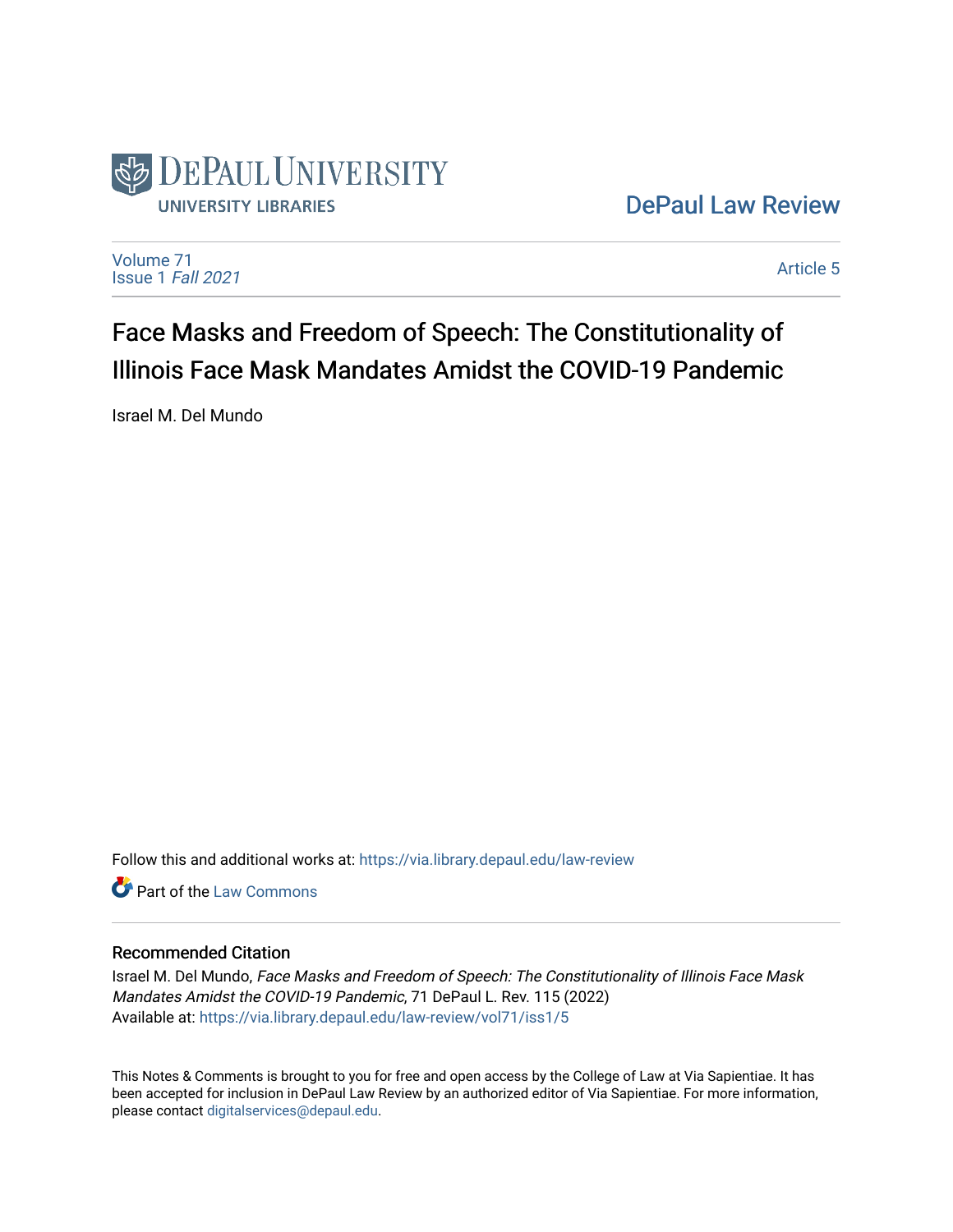# **FACE MASKS AND FREEDOM OF SPEECH: THE CONSTITUTIONALITY OF ILLINOIS FACE MASK MANDATES AMIDST THE COVID-19 PANDEMIC**

#### I. INTRODUCTION

In March of 2020, the World Health Organization (WHO) declared the coronavirus disease (COVID-19) a pandemic.1 COVID-19 "is an infectious disease caused by a newly discovered coronavirus,"2 making this pandemic the first of its kind.3 COVID-19 infections occur mainly through exposure to respiratory droplets when an individual is in close contact with someone who has the virus.4 To prevent the spread of COVID-19, a majority of states have ordered their residents to stay at home, excluding essential workers.<sup>5</sup> For example, New York, one of the "hardest-hit" states, "ordered residents to stay at home . . . and all non-essential businesses to close."6 The purpose of the stay-at-home orders was "to limit people's contact with each other in order to slow the spread of [COVID-19]."7 In addition to these stay-at-home orders, state governments have issued orders requiring face masks<sup>8</sup> to be

2. *Coronavirus*, WORLD HEALTH ORGANIZATION, https://www.who.int/health-topics/corona virus#tab=tab\_1 (last visited Mar. 28, 2021).

3. *WHO Director-General's Opening Remarks*, *supra* note 1.

4. *How COVID-19 Spreads*, Centers for Disease Control and Prevention, https:// www.cdc.gov/coronavirus/2019-ncov/prevent-getting-sick/how-covid-spreads.html (last updated July 14, 2021).

5. Jiachuan Wu et al., *Stay-at-home Orders Across the Country*, NBC NEWS, https:// www.nbcnews.com/health/health-news/here-are-stay-home-orders-across-country-n1168736 (last updated Apr. 29, 2020). As of April 29, 2020, all but five states issued stay-at-home orders. *Id.* 6. *Id.*

7. Nancy Schimelpfening, *What Does a Stay-at-Home Order Mean? 11 Questions Answered*, HEALTHLINE (Mar. 25, 2020), https://www.healthline.com/health-news/what-a-stay-at-home-order-means.

8. For purposes of this Comment, "face masks" shall include face coverings.

<sup>1.</sup> *WHO Director-General's Opening Remarks at the Media Briefing on COVID-19*, WORLD HEALTH ORGANIZATION (Mar. 11, 2020), https://www.who.int/director-general/speeches/detail/ who-director-general-s-opening-remarks-at-the-media-briefing-on-covid-19---11-march-2020 [hereinafter *WHO Director-General's Opening Remarks*]. "In 'COVID-19,' 'CO' stands for 'corona,' 'VI' for 'virus' and 'D' for 'disease.'" *About COVID-19*, CENTERS FOR DISEASE CONTROL AND PREVENTION (Sept. 1, 2020), https://www.cdc.gov/coronavirus/2019-ncov/cdcresponse/ about-COVID-19.html.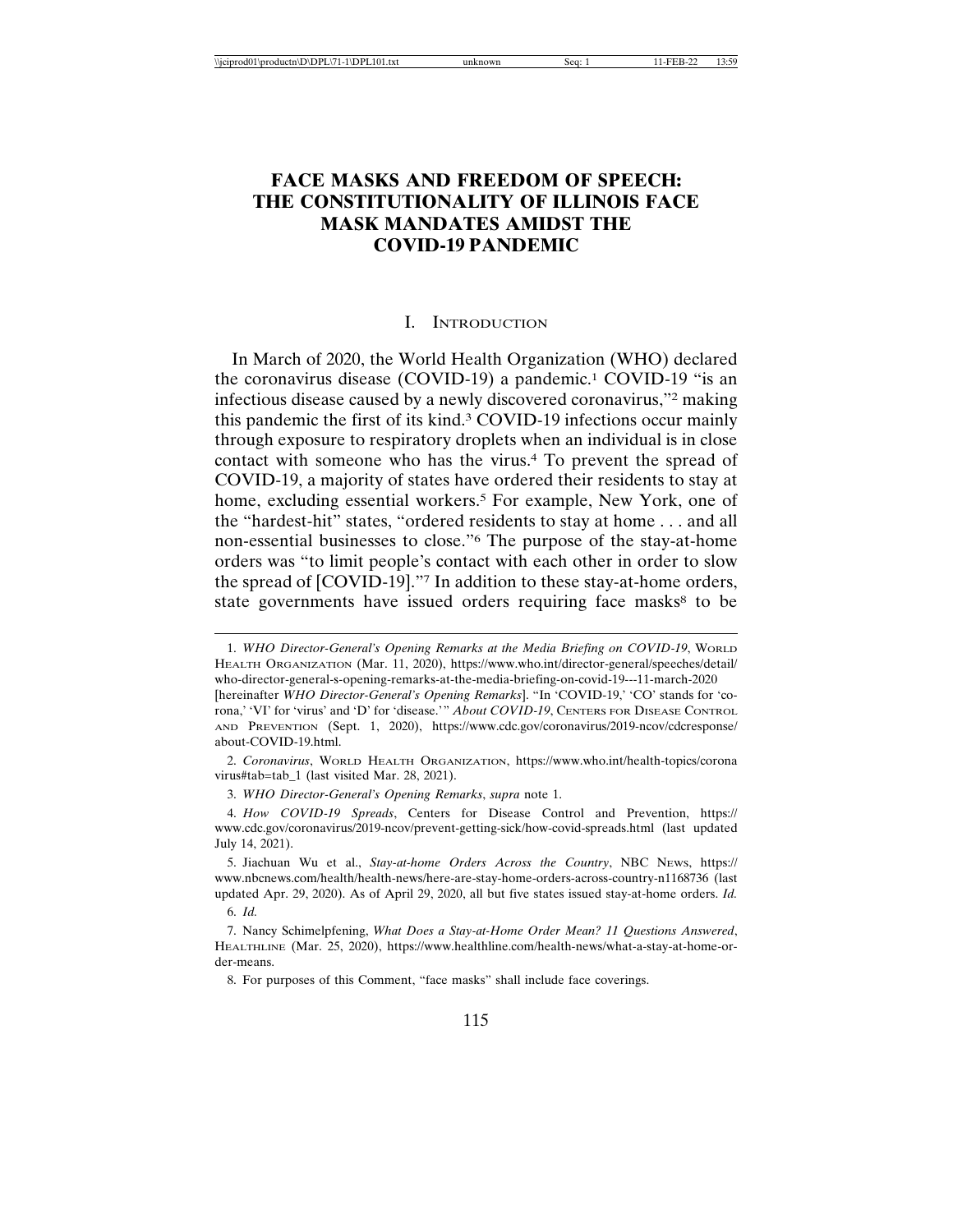worn in public to curb the spread of COVID-19.9 In response to the COVID-19 pandemic, the Governor of Illinois, Jay Robert "J.B." Pritzker (Governor Pritzker), issued Executive Order 2020-32 (Executive Order), requiring individuals in Illinois to wear face masks in public spaces where maintaining a minimum distance of six feet away from others is not possible.10

Although executive orders in response to COVID-19, including the one issued by Governor Pritzker, require the use of face masks in public spaces, some find such a requirement to be a mere option.11 The United States has seen numerous demonstrations protesting face mask mandates amidst the COVID-19 pandemic.<sup>12</sup> Some opponents of the Executive Order have gone so far as to bring the issue to court, alleging that a statewide order requiring the use of face masks in public is an abridgment of freedom of speech.<sup>13</sup>

This Comment considers the constitutionality of Governor Pritzker's Executive Order, analyzing whether the Illinois face mask mandate violates the First Amendment of the U.S. Constitution. This Comment argues that it does not. Part II provides a background of the COVID-19 disease, the events leading up to the issuing of Governor Pritzker's Executive Order, and the responses to that Executive Order. In addition, Part II surveys caselaw concerning freedom of speech and regulations created to preserve public health. Part III analyzes whether a face mask requirement by the State of Illinois abridges free-

10. Ill. Exec. Order No. 2020–32 (Apr. 30, 2020), https://www2.illinois.gov/Pages/Executive-Orders/ExecutiveOrder2020-32.aspx. This face mask requirement applied only to individuals at least two years and old and medically able to wear a mask. *Id. See also Guidance on the Use of Masks by the General Public*, ILLINOIS DEPARTMENT OF PUBLIC HEALTH, https:// www.dph.illinois.gov/covid19/community-guidance/mask-use (last updated May 18, 2021).

11. *See, e.g.*, Marissa Sulek, *Illinois Shoppers See Gov. Pritzker's State Mask Order as an Option*, WQAD (May 4, 2020), https://www.wqad.com/article/news/illinois-shoppers-see-govpritzkers-state-mask-order-as-an-option/526-75d1de01-51c6-4b4f-89e8-063feb72e07c.

12. *See, e.g.*, *Anti-mask Protest Held Outside Plantation Courthouse During Hearing for Maskless Target Demonstrators*, WSVN 7 NEWS (Feb. 19, 2021), https://wsvn.com/news/local/broward/anti-mask-protest-held-outside-plantation-courthouse-during-hearing-for-maskless-targetdemonstrators/ (anti-mask protest in Florida); BrieAnna J. Frank et al., *Viral Videos Show Antimask Protest at Arizona Mall: 'They're endangering people'*, USA TODAY (Dec. 21, 2020), https:/ /www.usatoday.com/story/news/nation/2020/12/21/viral-videos-show-anti-mask-protest-christown-spectrum-mall-in-phoenix/3990868001/ (anti-mask protest in Arizona); Stephen Collinson, *America's Mask Resistance is Just the Latest Example of a Perennial Struggle*, CNN (June 23, 2020), https://www.cnn.com/2020/06/23/world/meanwhile-in-america-june-23-intl/index.html.

13. *See, e.g.*, Verified Complaint for Declaratory and Injunctive Relief for Violation of Constitutional Rights, Sehmel v. Weisman, No. 20-2-0045321 (Wash. Super. Ct. 2020).

<sup>9.</sup> Andy Markowitz, *State-by-State Guide to Face Mask Requirements*, AARP, https:// www.aarp.org/health/healthy-living/info-2020/states-mask-mandates-coronavirus.html#:~: text=to%20date%2C%20four%20states%20that,Iowa%2C%20North%20Dakota %20and%20Mississippi (last updated Mar. 26, 2021).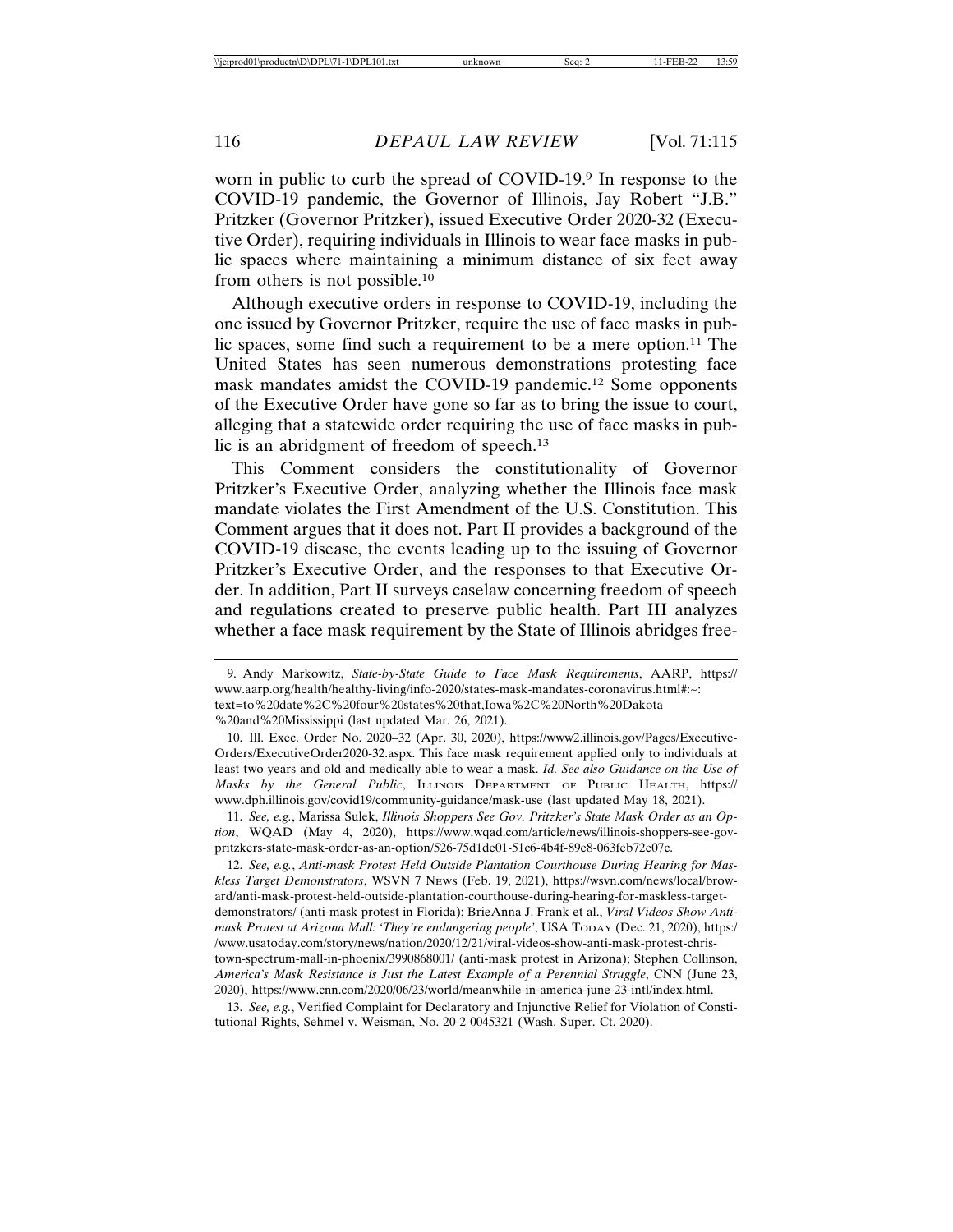dom of speech in the context of Governor Pritzker's Executive Order. Part IV discusses the impact of the Executive Order and considers the implications and efficacy of statewide face mask mandates generally. Part V concludes this Comment by revisiting the instruction that caselaw provides.

#### II. BACKGROUND

This Part will begin with an overview of the COVID-19 pandemic, as well as the efficacy of face masks in preventing its spread. Next, this Part will discuss Governor Pritzker's Executive Order and the responses to the face mask requirement. Finally, this Part will survey caselaw relevant to resolving the issue of whether the face mask requirement of Governor Pritzker's Executive Order violates freedom of speech.

#### *A. The COVID-19 Pandemic*

COVID-19 is a disease caused by a virus known as severe acute respiratory syndrome coronavirus 2 (SARS-CoV-2).14 The virus was first identified in Wuhan, China, in 2019.15 COVID-19 is "primarily transmitted from person-to-person through respiratory droplets."16 When a person infected with the virus sneezes, coughs, or talks, that person may release infectious respiratory droplets.17 A person who comes in contact with these infectious droplets may then risk contracting the virus and, eventually, COVID-19.18

On March 11, 2020, the WHO declared COVID-19 a pandemic,<sup>19</sup> pointing to over 118,000 cases of COVID-19 "in over 110 countries and territories around the world" and indicating "the sustained risk of

17. *Id.*

<sup>14.</sup> *Coronavirus Disease (COVID-19)*, WORLD HEALTH ORGANIZATION, https://www.who.int/ health-topics/coronavirus#tab=tab\_1 (last visited Oct. 19, 2021).

<sup>15.</sup> *Basics of COVID-19*, WORLD HEALTH ORGANIZATION, https://www.cdc.gov/coronavirus/ 2019-ncov/your-health/about-covid-19/basics-covid-19.html (last updated May 24, 2021).

<sup>16.</sup> *Id.*

<sup>18.</sup> *See Coronavirus (COVID-19) Frequently Asked Questions*, CENTERS FOR DISEASE CON-TROL AND PREVENTION, https://www.cdc.gov/coronavirus/2019-ncov/faq.html (last visited Nov. 6, 2021). There are three ways in which COVID-19 may spread: (1) "[b]reathing in air when close to an infected person who is exhaling small droplets and particles that contain the virus"; (2) "[h]aving these small droplets and particles that contain virus land on the eyes, nose, or mouth, especially through splashes and sprays like a cough or sneeze"; and (3) "[t]ouching eyes, nose, or mouth with hands that have the virus on them." *Id.*

<sup>19.</sup> *WHO Director-General's Opening Remarks*, *supra* note 1.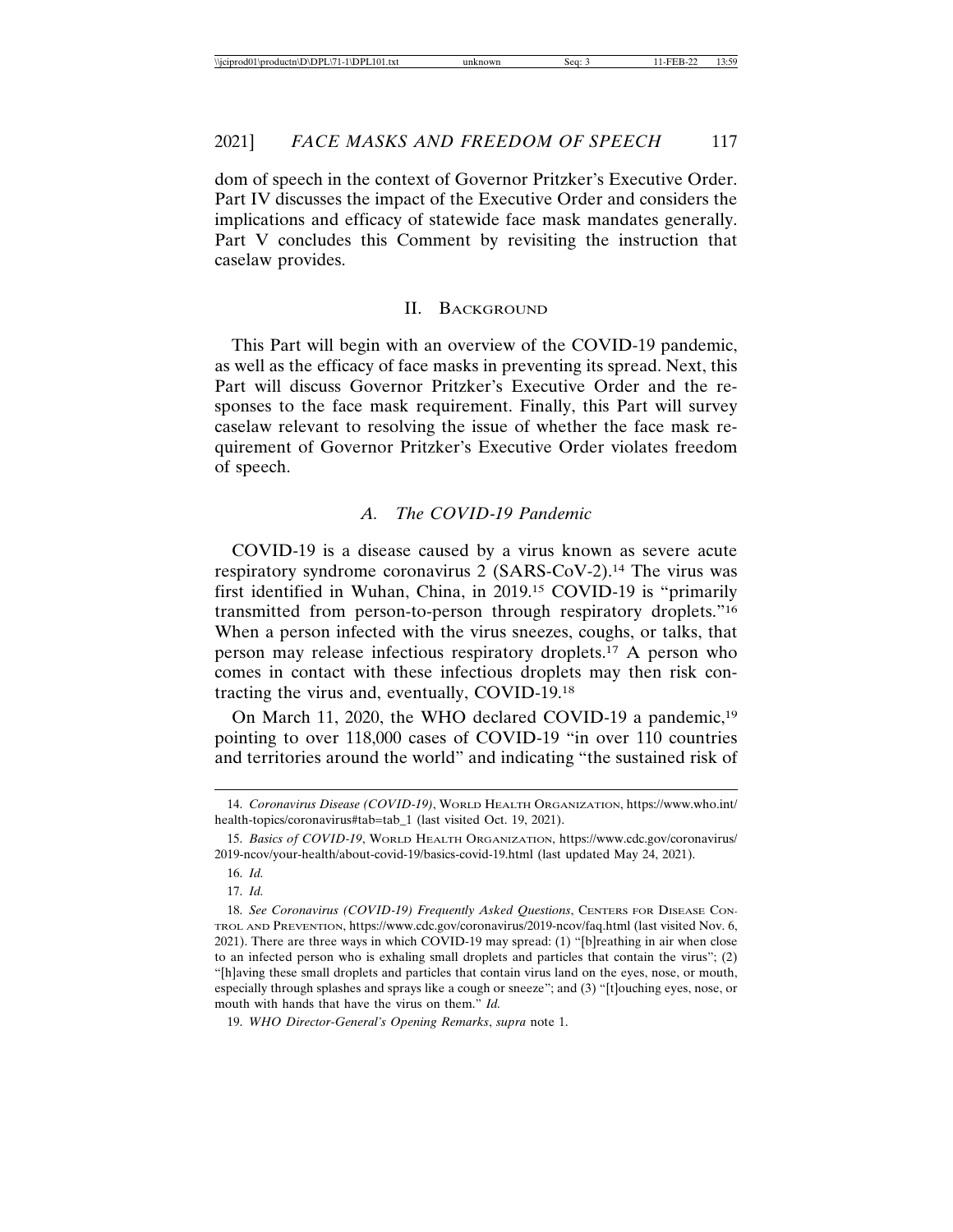further global spread."20 By November 21, 2020, the United States had seen over 12 million confirmed cases of COVID-19.21 Around this same time, Illinois had seen over 656,000 confirmed cases of COVID-19 and over 11,500 deaths caused by the disease.22 These alarming statistics demonstrate the severity of COVID-19 and its disastrous effects on public health.

## *B. Face Masks*

To protect oneself and others from contracting the virus, the Centers for Disease Control and Prevention (CDC) recommends covering the mouth and nose with a face mask when around others.23 Wearing a face mask helps to reduce the risk of spreading COVID-19 both by close contact and by airborne transmission.24 The CDC affirmed that face masks could reduce the spread of COVID-19,25 indicating that there is "evidence that [face masks] help prevent people who have COVID-19 from spreading the virus to others."26 Given that the "main function" of a face mask is to protect others who may be around the wearer, wearing a face mask could help prevent those who are infected, but not displaying symptoms, from infecting others.27 As case studies suggest, face masks are helpful in reducing transmission of the virus and preventing its spread.28 A face mask, when used uni-

23. *How COVID-19 Spreads*, *supra* note 4.

24. *Id.*

<sup>20.</sup> Jamie Ducharme, *World Health Organization Declares COVID-19 a 'Pandemic.' Here's What That Means*, TIME (Mar. 11, 2020, 12:39 PM), https://time.com/5791661/who-coronaviruspandemic-declaration/.

<sup>21.</sup> Christianna Silva, *U.S. Passes 12 Million Confirmed Coronavirus Cases*, NATIONAL PUB-LIC RADIO (Nov. 21, 2020, 5:06 PM), https://www.npr.org/sections/coronavirus-live-updates/2020/ 11/21/937615700/u-s-passes-12-million-confirmed-coronavirus-cases.

<sup>22.</sup> *Coronavirus in Illinois Updates: Here's what Happened Nov. 21-22 with COVID-19 in the Chicago Area*, CHICAGO TRIBUNE (Nov. 22, 2020 at 12:14 PM), https://www.chicagotribune.com/ coronavirus/ct-covid-19-pandemic-chicago-illinois-news-20201121-26tiptkw4vbadhspsclquu6ugqstory.html.

<sup>25.</sup> Press Release, *CDC Calls on Americans to Wear Maks to Prevent COVID-19 Spread*, CEN-TERS FOR DISEASE CONTROL AND PREVENTION (Jul. 14, 2020), https://www.cdc.gov/media/releases/2020/p0714-americans-to-wear-masks.html [hereinafter *CDC Calls on Americans*]. 26. *Id.*

<sup>27.</sup> *Considerations for Wearing Masks*, CENTERS FOR DISEASE CONTROL AND PREVENTION (Nov. 12, 2020), https://www.cdc.gov/coronavirus/2019-ncov/prevent-getting-sick/cloth-facecover-guidance.html.

<sup>28.</sup> *See id.* A case study from the Journal of the American Medical Associates showed that adherence to universal masking policies reduced transmission of SARS-CoV-2 within a Boston hospital system. *See* Brooks et al., *Universal Masking to Prevent SARS-CoV-2 Transmission— The Time Is Now*, 324 J. AM. MED. ASS'N. 635, 635–36 (2020). Another case study from the CDC's Morbidity and Mortality Weekly Report showed that wearing a mask prevented the spread of infection from two hair stylists to their customers in Missouri. *See* Hendrix et al., *Absence of Apparent Transmission of SARS-CoV-2 from Two Stylists After Exposure at a Hair*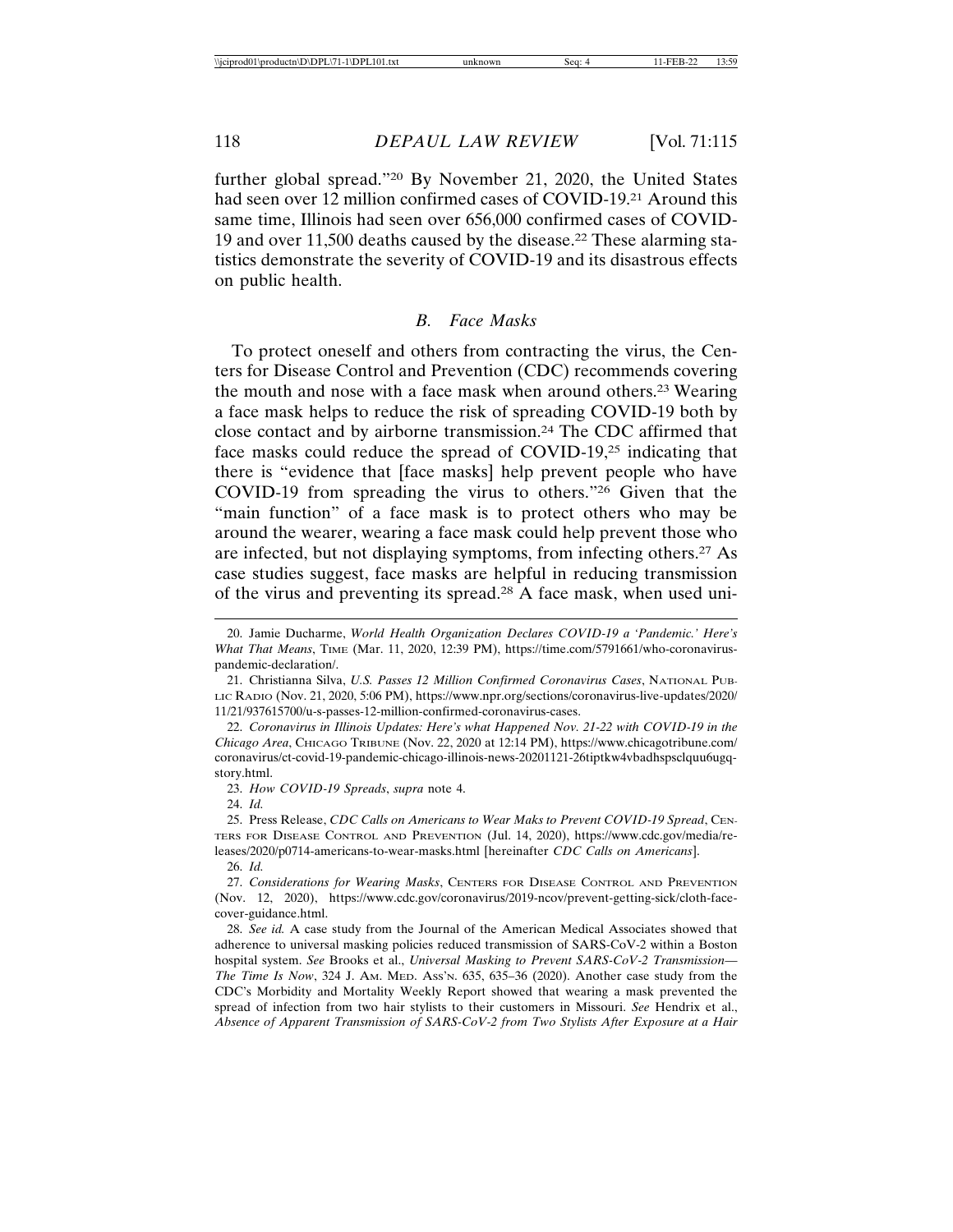versally within a community setting, is one of the "most powerful weapons" available to slow and stop the spread of the virus.29

## *C. Governor Pritzker's Executive Order*

On April 30, 2020, Governor Pritzker issued the Executive Order in response to the spread of COVID-19.30 The Executive Order was issued "for the preservation of public health and safety throughout the entire State of Illinois."31 Following the recommendations by the CDC, Governor Pritzker ordered that Illinois residents must wear "a face covering in public places or when working."32 Specifically, any individual over the age of two and who is able to medically tolerate a face covering, such as a face mask or cloth face covering, must "cover their nose and mouth with a face covering when in a public place and unable to maintain a six-foot social distance."33 Aside from mandating the use of face masks in public spaces, the Executive Order provided social distancing guidelines and required Illinois residents to stay at home when possible.<sup>34</sup>

Reception of Governor Pritzker's Executive Order was mixed.35 Although some Illinois residents agreed with the reasons for and purposes of issuing the Executive Order, others believed that the Executive Order overstepped governmental power.36 For example, Illinois State Representative Darren Bailey (R-Xenia) expressed that he would not comply with the face mask requirement of the Executive Order and the updated Illinois House rules.<sup>37</sup> As a result, Illinois House members voted to remove the southeastern Illinois Republican

29. *CDC Calls on Americans*, *supra* note 25.

*Salon with a Universal Face Covering Policy — Springfield, Missouri, May 2020*, 69 MORBIDITY AND MORTALITY WEEKLY REP. 930, 932 (2020).

<sup>30.</sup> Ill. Exec. Order No. 2020–32 (Apr. 30, 2020), https://www2.illinois.gov/Pages/Executive-Orders/ExecutiveOrder2020-32.aspx.

<sup>31.</sup> *Id.*

<sup>32.</sup> *Id.*

<sup>33.</sup> *Id.*

<sup>34.</sup> *Id.* The Executive Order also provided guidelines for essential businesses and required non-essential businesses to cease. *Id.*

<sup>35.</sup> Gabi Guerrero, *Residents React to the Stay-at-home Order*, WEEK (Mar. 21, 2020, 5:11 PM), https://week.com/2020/03/21/residents-react-to-the-stay-at-home-order/.

<sup>36.</sup> Alice Bazerghi, *Gov. J.B. Pritzker's New Restrictions on Stores, Museums and Casinos: What People Think*, CHICAGO SUN TIMES (Nov. 20, 2020, 2:15 PM), https://chicago.suntimes. com/coronavirus/2020/11/20/21573181/chicago-coronavirus-survey-illinois-restrictions-museumscasinos-stores-jbpritzker.

<sup>37.</sup> Bill Wheelhouse & Sam Dunklau, *House Rep. Ejected for Face Mask Rule-breaking, State Lawmakers Greeted by Protests*, NATIONAL PUBLIC RADIO ILLINOIS (May 20, 2020), https:// www.nprillinois.org/post/house-rep-ejected-face-mask-rule-breaking-state-lawmakers-greetedprotests#stream/0.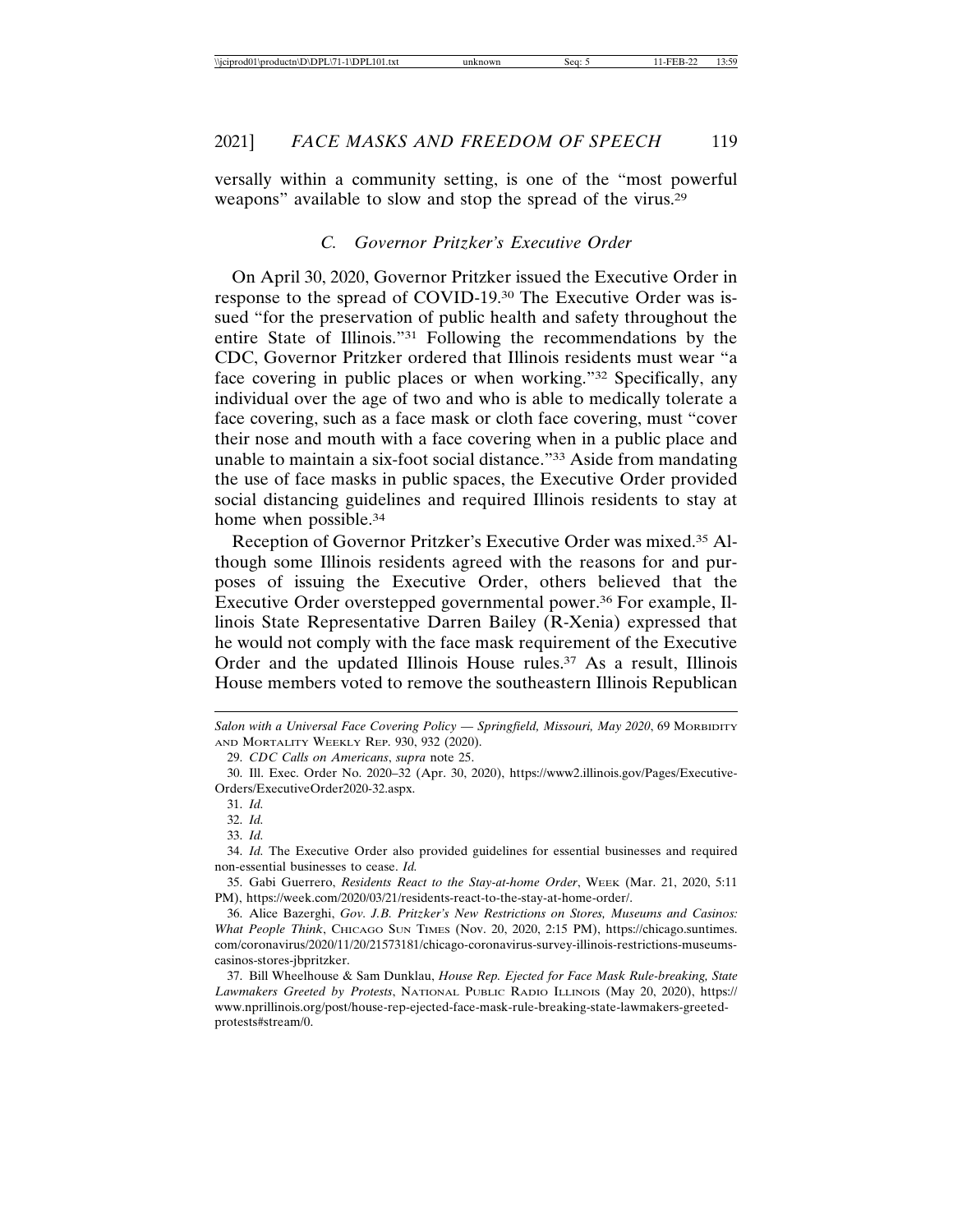from the floor.38 Prior to his removal, Bailey expressed that his removal from the House floor would be "silencing millions of voices of people who have had enough."39

Furthermore, Illinois residents have mobilized in retaliation toward Governor Pritzker's Executive Order. In one instance in Springfield, Illinois, people rallied at the Illinois State Capitol to protest the State's requirement that children must wear face coverings in school "to discourage transmission of the contagious and potentially deadly coronavirus."40 Protesters at this rally held signs displaying COVID-19 conspiracy theories, even equating the statewide mandate to a form of "tyranny."41 Aside from organized demonstrations, other Illinois residents resorted to violence in expressing their disdain over face masks.42 In the Lawndale neighborhood of Chicago, for example, two sisters assaulted a store's security guard after the security guard asked the sisters to leave for refusing to wear face masks in the store.43

In response to those residents of Illinois who have protested against the Executive Order and who have refused to comply with the statewide face mask requirement, Governor Pritzker stated that going out in public without a face mask is "not a political statement," but a "callous disregard for the people in your community, county, and in our state and our nation."44 Denouncing such protestors, Governor Pritzker stated that, "[t]he enemy is not your mask . . . [i]f you're not wearing a mask in public, you're endangering everyone around you. The enemy is you."45

45. *Id.*

<sup>38.</sup> *Id.*

<sup>39.</sup> *Id.*

<sup>40.</sup> John O'Connor, *Protesters in Springfield Rally Against State's Requirement of Children Wearing Masks in School*, CHICAGO SUN TIMES (July 25, 2020, 6:09 PM), https://chicago.sun times.com/coronavirus/2020/7/25/21338721/anti-mask-march-springfield-schools.

<sup>41.</sup> *Id.*; Dan Mihalopoulos, *Pritzker, Top Aides Counter Shutdown Protesters who Compared Governor to Nazis*, WBEZ CHICAGO (May 2, 2020, 5:24 PM), https://www.wbez.org/stories/ pritzker-counters-protesters-who-compared-him-to-nazis/ad0a5d6f-a08e-43fc-98d3-6bf81bc38661 (protestor holding sign reading "[t]he only reason to wear a mask is to show obedience to tyranny").

<sup>42.</sup> *See* David Struett & Manny Ramos, *Sisters Stabbed Guard 27 Times After Being Told to Wear Masks at Chicago Store, Prosecutors Allege*, CHICAGO SUN TIMES (Oct. 27, 2020, 3:08 PM), https://chicago.suntimes.com/crime/2020/10/27/21536171/jessica-jayla-hill-stabbing-store-westside-homan-square-roosevelt-face-mask-covid.

<sup>43.</sup> *Id.*

<sup>44.</sup> *Gov. Pritzker: 'The enemy is you' to Ill. Residents not Wearing Masks*, WIFR (July 22, 2020, 1:42 PM), https://www.wifr.com/2020/07/22/gov-pritzker-the-enemy-is-you-to-ill-residentsnot-wearing-masks/.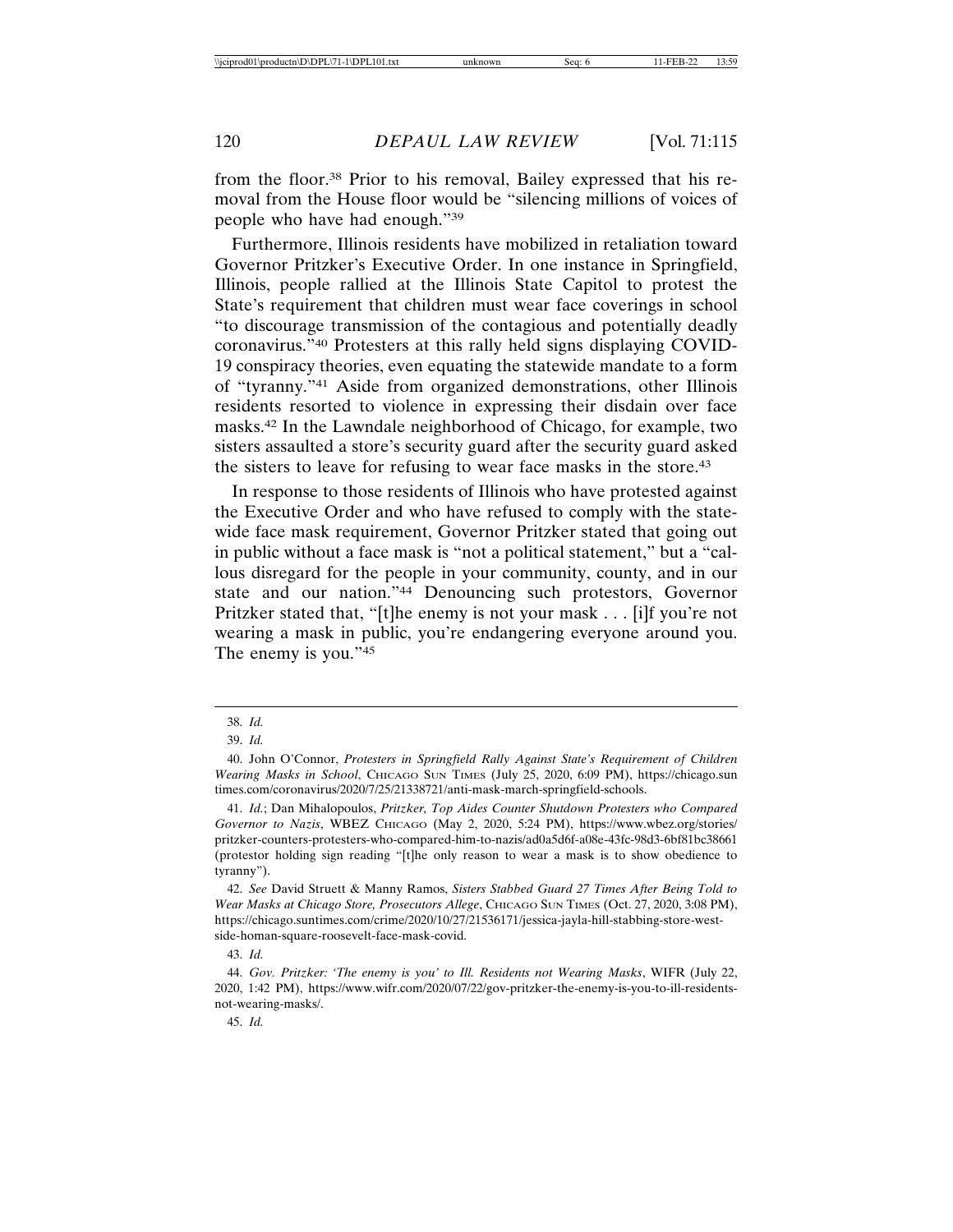#### *D. Freedom of Speech*

#### *1. Speech Generally*

Opponents of Governor Pritzker's Executive Order have argued that the Executive Order violates the Free Speech Clause of the First Amendment.46 The First Amendment states that "Congress shall make no law . . . abridging the freedom of speech."<sup>47</sup> In other words, the First Amendment prohibits the government from limiting a given expression due to "its message, ideas, its subject matter, or its content."48 In deciding which forms of speech are constitutionally protected, the Supreme Court (Court) has recognized that the protections afforded by the First Amendment extend to individuals and collective speech "in pursuit of a wide variety of political, social, economic, education, religious, and cultural ends."49 Protected speech may be divided into two categories: (1) political and ideological speech, and (2) commercial speech.50 Political and ideological speech consists of speech concerning "politics, nationalism, religion, or other matters of opinion."51 As discussed below, political and ideological speech may be expressed through conduct containing no oral elements, or symbolic speech.52

#### *2. Symbolic Speech*

Although the First Amendment expressly forbids the abridgment of freedom of speech, the Court has "long recognized that [First Amendment] protection does not end at spoken or written word."53 Speech can also take the form of a symbolic act.54 In *United States v. O'Brien*, the Court attempted to define circumstances under which conduct may be "sufficient to bring into play the First Amendment."55 The *O'Brien* Court considered a Vietnam War-era law that criminalized the knowing destruction of registration certificates issued by the Se-

<sup>46.</sup> *See, e.g.*, Illinois Republican Party v. Pritzker, 973 F.3d 760, 761–62 (7th Cir. 2020).

<sup>47.</sup> U.S. Const. amend. I.

<sup>48.</sup> Consol. Edison Co. v. Pub. Serv. Comm'n, 447 U.S. 530, 536–37 (1980).

<sup>49.</sup> Roberts v. U.S. Jaycees, 468 U.S. 609, 622 (1984).

<sup>50.</sup> Victoria L. Killion, *The First Amendment: Categories of Speech*, CONG. RESEARCH SERV., https://fas.org/sgp/crs/misc/IF11072.pdf (last updated Jan. 16, 2019). This Comment will not discuss commercial speech and its relations to face masks, if any.

<sup>51.</sup> *Id.* "The Supreme Court has recognized limited categories of speech that the government may regulate because of their content." *Id.* These categories include obscenity, defamation, false statements of fact, incitement, fighting words, true threats, speech integral to criminal conduct, and child pornography. *Id.*

<sup>52.</sup> *Id.*

<sup>53.</sup> Texas v. Johnson, 491 U.S. 397, 404 (1989).

<sup>54.</sup> Killion, *supra* note 50; *see Johnson*, 491 U.S. at 406.

<sup>55.</sup> United States v. O'Brien, 391 U.S. 367, 376 (1968).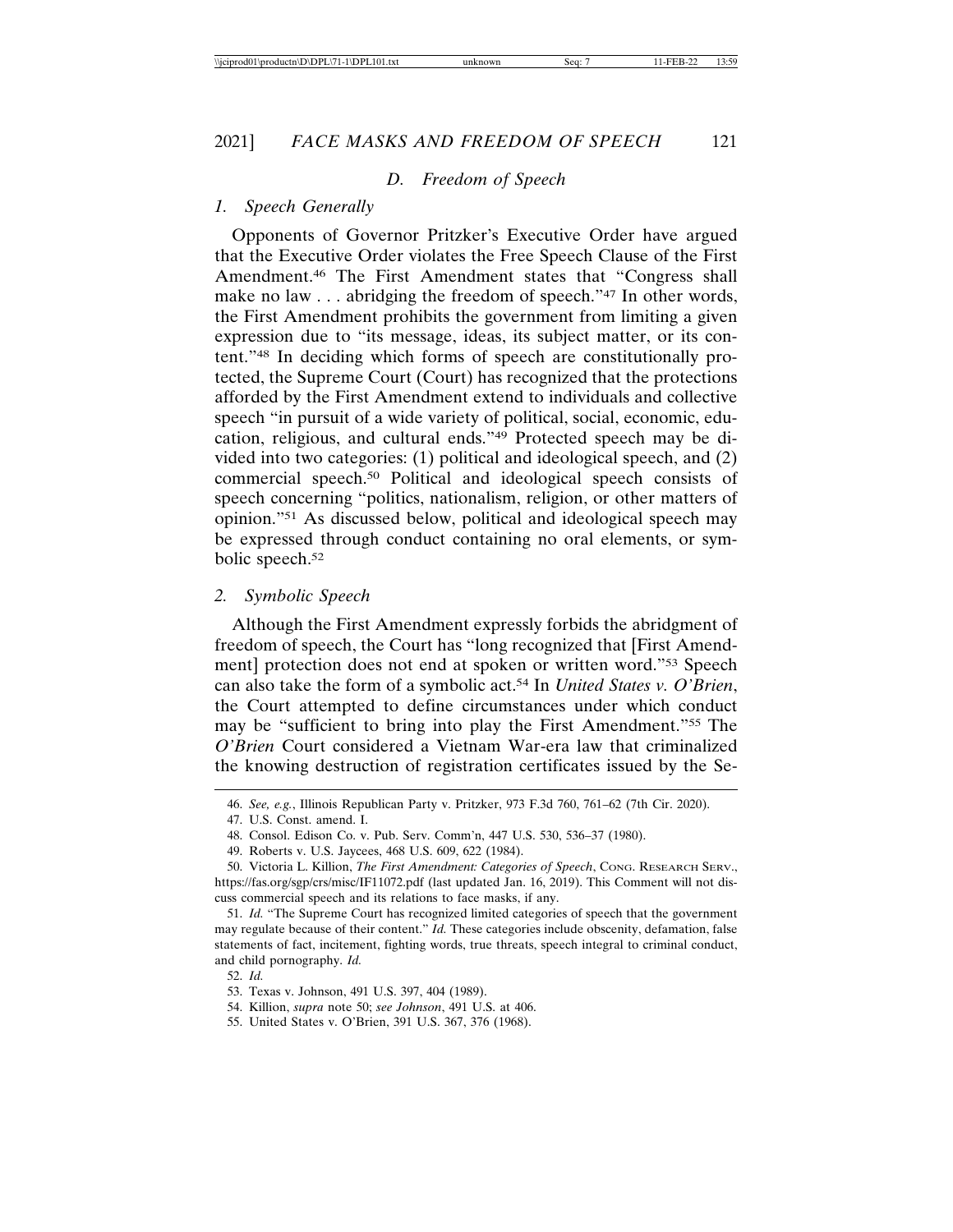lective Service System.56 The defendant argued that the conduct of burning his registration certificate was symbolic speech within the purview of the First Amendment and that the law violated his freedom of speech.<sup>57</sup> However, the Court held that the law in question, on its face, did not concern conduct related to speech.<sup>58</sup> Even assuming that the speech element of the defendant's conduct provoked the First Amendment, the Court found that the conduct was not protected by the Constitution,59 concluding that there was "nothing necessarily expressive" about destroying registration certificates.60 However, the Court rejected the view that an "apparently limitless variety of conduct" can be considered speech whenever the actor intends to express an idea.61

The *O'Brien* Court noted that, when a certain course of conduct contains both "speech" and "nonspeech" elements, a "sufficiently important governmental interest in regulating the nonspeech element can justify incidental limitations on First Amendment freedoms."62 From this, the Court devised a four-part test to determine whether a law regulating symbolic speech violates the First Amendment:

[A] government regulation [of conduct] is sufficiently justified if it is within the constitutional power of the [g]overnment; if it furthers an important or substantial government interest; if the governmental interest is unrelated to the suppression of free expression; and if the incidental restriction on alleged First Amendment freedoms is no greater than is essential to the furtherance of that interest.63

Applying this standard, the Court found that the law in question met all four parts of the test, thereby upholding the constitutionality of the  $law<sup>64</sup>$ 

59. *Id.* at 376.

61. United States v. O'Brien, 391 U.S. 367, 376 (1968). The Court does not explicitly state why it is unable to accept this view. In consideration of this position, however, accepting such a view would, in turn, allow any act to be considered speech, no matter how purposeful or frivolous, so long as there exists an intent to express an idea.

64. *Id.* at 377–82.

<sup>56.</sup> *Id.* at 375. The law at issue was the Universal Military Training and Service Act of 1948, 50 U.S.C. § 462(b)(3) (1965) (as amended). *Id.* at 370. Section 462(b)(3) provided that any person commits an offense when she "forges, alters, knowingly destroys, knowingly mutilates, or in any manner changes [a registration certificate issued by the Selective Service System]." *Id.*

<sup>57.</sup> *Id.* at 376.

<sup>58.</sup> *Id.* at 375.

<sup>60.</sup> *Id.* at 375 ("A law prohibiting destruction of Selective Service certificates no more abridges free speech on its face than a motor vehicle law prohibiting the destruction of drivers' licenses, or a tax law prohibiting the destruction of books and records.").

<sup>62.</sup> *Id.*

<sup>63.</sup> *Id.* at 377.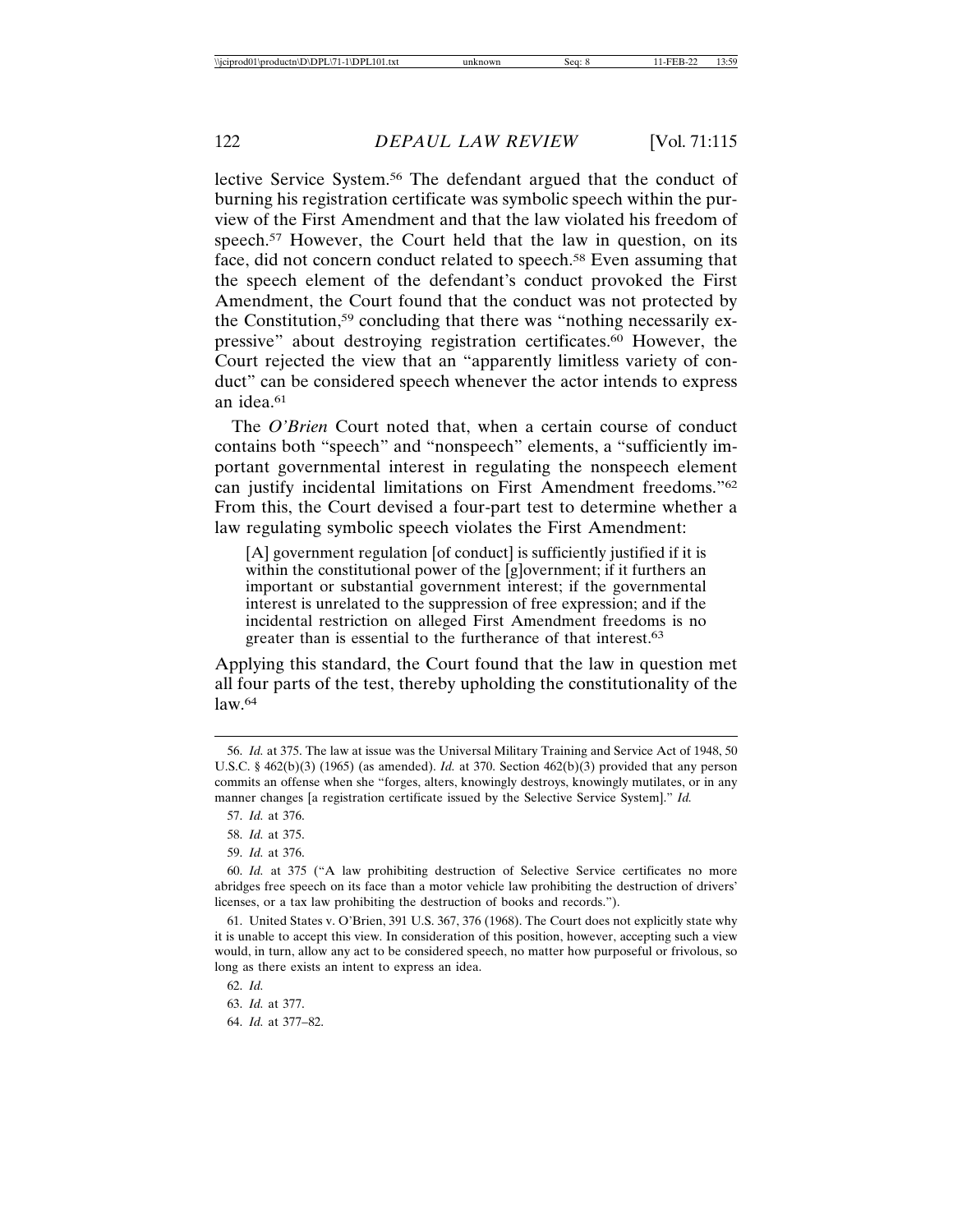Not all cases concerning freedom of speech are subject to the *O'Brien* test because the Court "limits[s] the applicability of *O'Brien's* relatively lenient standard to those cases in which 'the governmental interest is unrelated to the suppression of free expression.'"65 Unlike *O'Brien*, *Texas v. Johnson* involved a law regulating conduct which had a governmental interest that was indeed related to the suppression of free expression.66 The *Johnson* Court attempted to define the extent to which conduct may be considered expressive, or, in other words, symbolic speech.67 In *Johnson*, the defendant burned an American flag as part of a demonstration protesting the policies of the Reagan administration during Ronald Reagan's renomination for President.68

As the *Johnson* Court instructed, certain conduct is considered symbolic speech if it is "sufficiently imbued with elements of communication to fall within the scope of the First and Fourteenth Amendments."69 To determine whether particular conduct possesses "sufficient communicative elements" such that it is protected by the First Amendment, a court must determine (1) "whether [a]n 'intent to convey a particularized message was present'" in such conduct, and (2) "[whether] the likelihood was [so] great that the message would be understood by those who viewed [such conduct]."70

Applying this framework, the *Johnson* Court found that the "expressive, overtly political nature" of the defendant's flag burning was "intentional and overwhelmingly apparent."<sup>71</sup> That is, burning the flag became expressive conduct because it was performed with an intent to convey a message that was likely to be understood by others.72 Accordingly, the Court ruled that the burning of the flag was conduct "sufficiently imbued with elements of communication" to trigger the First Amendment.73 Under this same framework, the Court has recognized as symbolic speech the expressive nature of, among other acts,

71. *Id.* at 406 (1989).

<sup>65.</sup> Texas v. Johnson, 491 U.S. 397, 407 (1989) (quoting *O'Brien*, 391 U.S. at 376).

<sup>66.</sup> *Id.* at 400. The law that the *Johnson* Court analyzed was Tex. Penal Code. Ann. § 42.09(a)(3) (1989), which criminalized the desecration of the American flag. *Id.* The Court indicated that it has "identif[ied] an expressive element in conduct relating to flags," as the "purpose of [the American] flag is to serve as a symbol of [the] country." *Id.* at 405.

<sup>67.</sup> *Id.* at 402–07.

<sup>68.</sup> *Id.* at 399, 406.

<sup>69.</sup> *Id.* at 404 (quoting Spence v. Washington, 418 U.S. 405, 409 (1974)). The Court has also held that the factual context and environment in which conduct occurs determines whether an individual engages in a form of protected speech. *Spence*, 418 U.S. at 409–10.

<sup>70.</sup> *Johnson*, 491 U.S. at 404 (quoting *Spence*, 418 U.S. at 410–11).

<sup>72.</sup> *See id.* at 404.

<sup>73.</sup> *Id.* at 406 (quoting *Spence*, 418 U.S. at 409)*.*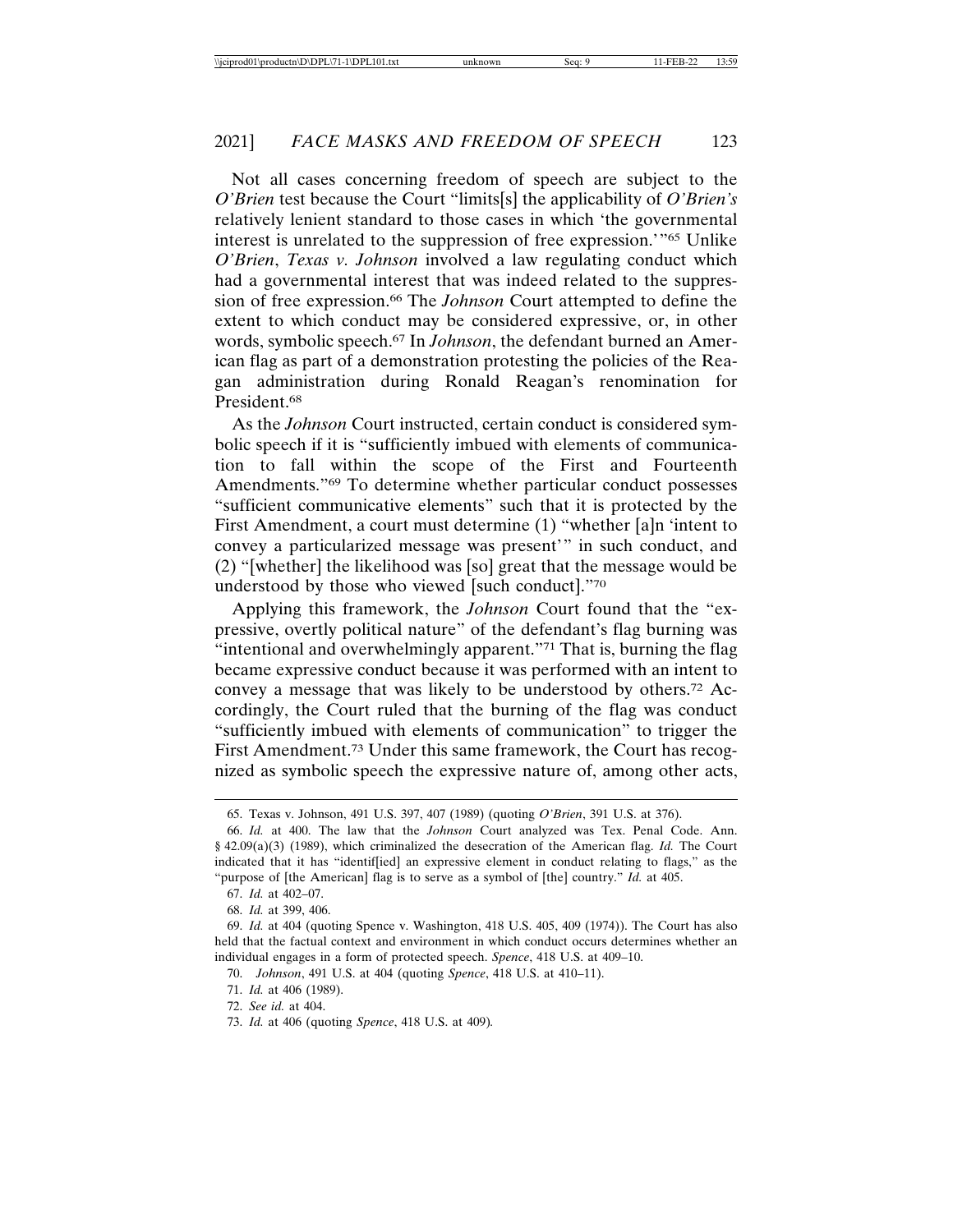students wearing black armbands to protest American military involvement in Vietnam,<sup>74</sup> black individuals sitting in a "whites only" area to protest racial segregation,75 and refusing to salute the American flag.76

#### *3. Compelled Speech*

The federal government may not compel individuals to express certain ideologies.77 The compelled speech doctrine provides that the government cannot force an individual to advocate certain beliefs or expressions.78 "Thus, the First Amendment not only limits the government from punishing a person for his speech, it also prevents the government from punishing a person for refusing to articulate, advocate, or adhere to the government's approved messages."79

The Court has determined that the First Amendment protects citizens from being forced by the government to express certain speech.<sup>80</sup> In *West Virginia State Board of Education v. Barnette*, the Court held that the First Amendment protects students from being forced to salute the American flag or recite the Pledge of Allegiance in public school for religious reasons.<sup>81</sup> As Justice Robert H. Jackson asserted, "[i]f there is any fixed star in our constitutional constellation, it is that no official . . . can prescribe what shall be orthodox in politics, nationalism, religion, or other matters of opinion or force citizens to confess by word or act their faith therein."82

Justice Jackson's statement provides guidance in determining whether face mask mandates may be considered compelled speech, if speech at all. Opponents of face mask mandates argue that such orders are compelled speech, thereby violating the First and Fourteenth Amendments of the Constitution.<sup>83</sup> Such opponents go so far as to claim that "[f]orcing already struggling businesses to enforce com-

82. *Id.* at 642.

<sup>74.</sup> *Id.* (citing Tinker v. Des Moines Indep. Community Cmty. Sch. Dist., 393 U.S. 503, 505 (1969)).

<sup>75.</sup> *Id.* at 404 (citing Brown v. Louisiana., 383 U.S. 131, 141–42 (1966)).

<sup>76.</sup> Texas v. Johnson, 491 U.S. 397, 404 (1989) (citing W. Va. St. Bd. of Educ. v. Barnette, 319 U.S. 624, 632 (1943)).

<sup>77.</sup> David L. Hudson, *Compelled Speech*, THE FIRST AMENDMENT ENCYCLOPEDIA, https:// mtsu.edu/first-amendment/article/933/compelled-speech.

<sup>78.</sup> *See id.*

<sup>79.</sup> *Id.*

<sup>80.</sup> *See* W. Va. Bd. Educ. v. Barnette, 319 U.S. 624, 641–42 (1943).

<sup>81.</sup> *Id.*

<sup>83.</sup> *See, e.g.*, Brendan Cole, *Colorado Republican House Candidates Sue over Mask Policy: 'Healthy People do not Spread SAR-CoV-2'*, NEWSWEEK (July 25, 2020, 10:12 AM), https:// www.newsweek.com/colorado-covid-19-masks-lawsuit-1520481.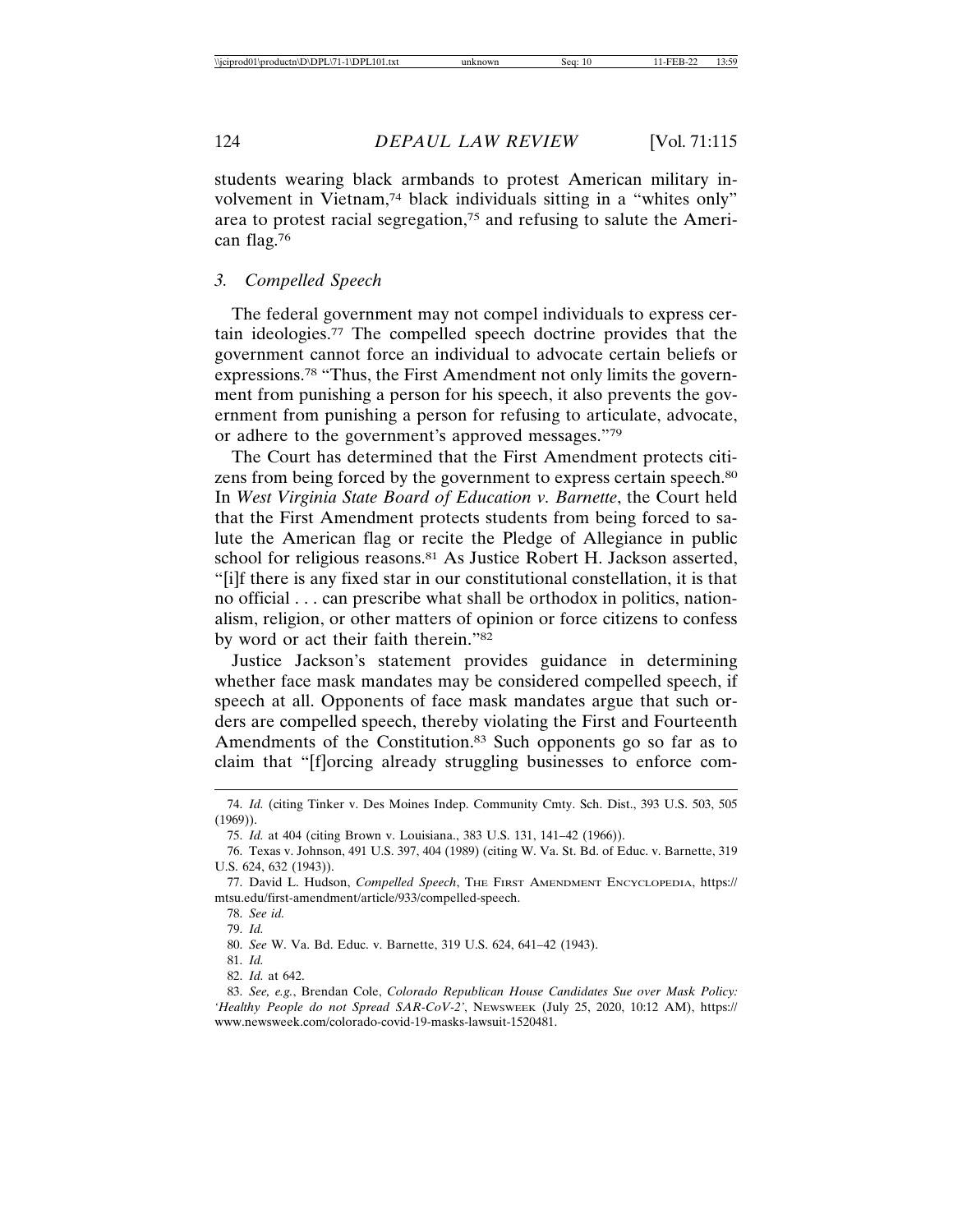pelled speech mandates is worse because it exposes them to potential liability under federal civil rights statutes."84 However, at least one federal court has rejected the claim that a face mask requirement is compelled speech.85 In *Antietam Battlefield KOA v. Hogan*, a group of veterans argued that a face mask requirement violated their freedom of speech.86 The veterans claimed that wearing a face mask was equivalent to "capture on the battlefield, and subservience to the captor," the captor being the State.87 The U.S. District Court for the District of Maryland held that such a meaning was not "overwhelmingly apparent."88 The district court noted that, "especially in the context of COVID-19, wearing a face mask would be viewed as a means of preventing the spread of COVID-19, not as expressing any message."89 The district court found that face mask requirements regulate conduct, not speech, and that the "State of Maryland had established a rational basis between the order to cover faces in public areas and the legitimate public interest in protecting citizens against COVID-19."90 This district court decision provides a foundation to understanding the expressive status, if any, of face masks and other materials or equipment used to protect the public health.

# *E. State Police Power and Protecting Public Health*

Although the First Amendment protects freedoms of speech, press, petition, assembly, and religion,<sup>91</sup> these freedoms, like all liberties protected by the Constitution, are not absolute.92 "All constitutional rights are subject to the government's authority to protect the health, safety, and welfare of the community,"93 otherwise known as a state's police power. Based on the Tenth Amendment,<sup>94</sup> the police power refers to the "power of governing[ ] possessed by the States but not by

91. U.S. Const. amend. I.

<sup>84.</sup> Melissa Greathouse, *Federal Lawsuit Challenges Colorado's Mask Mandate*, KOAA NEWS (Jul. 24, 2020, 9:49 PM), https://www.koaa.com/news/coronavirus/federal-lawsuit-challengescolorados-mask-mandate.

<sup>85.</sup> Antietam Battlefield KOA v. Hogan, 461 F. Supp. 3d 214, 237 (D. Md. 2020).

<sup>86.</sup> *Id.* at 226.

<sup>87.</sup> *Id*. at 237.

<sup>88.</sup> *Id.* (citing Rumsfeld v. Forum Acad. Inst. Rts., Inc., 547 U.S. 47, 66 (2006)).

<sup>89.</sup> *Id.*

<sup>90.</sup> Polly J. Price & Patrick C. Diaz, *Face-Covering Requirements and the Constitution*, AMERI-CAN CONSTITUTION SOCIETY (June 3, 2020), https://www.acslaw.org/expertforum/face-coveringrequirements-and-the-constitution/.

<sup>92.</sup> John E. Finn, *The Constitution Doesn't have a Problem with Mask Mandates*, THE CON-VERSATION (July 22, 2020, 8:00 AM), https://theconversation.com/the-constitution-doesnt-havea-problem-with-mask-mandates-142335.

<sup>93.</sup> *Id.*

<sup>94.</sup> *See* U.S. Const. amend. X.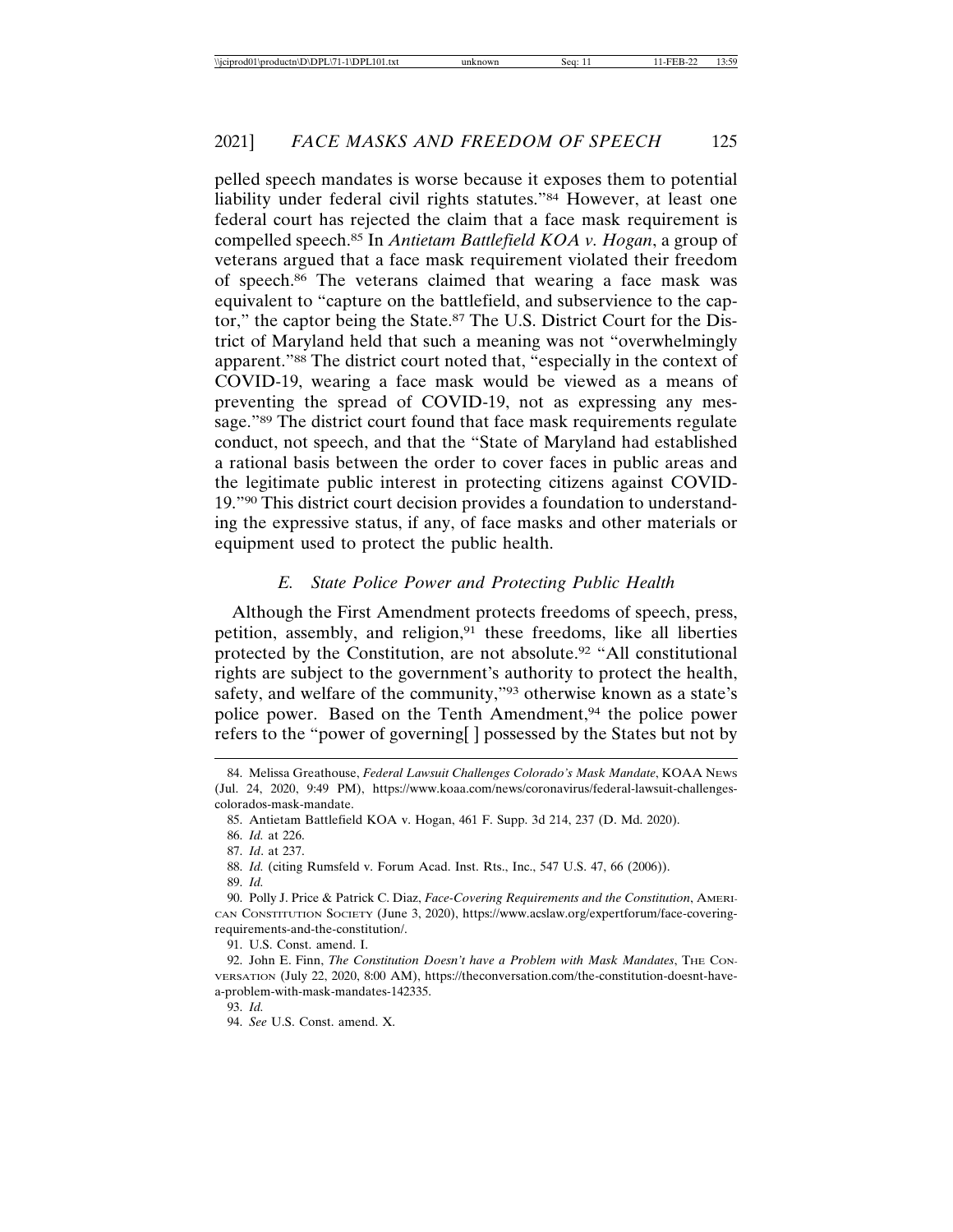the Federal Government . . . ."95 Furthermore, the police power refers to a state government's right to make "regulations designed to promote the public health, the public morals, or the public safety."96 The Court has affirmed Congress's limited power in enacting legislation concerning the health, safety, and welfare of the community, ruling that such power belongs to the states.97 In *United States v. Lopez*, the Court affirmed Congress's limited power to enact legislation, ruling that "[t]he Constitution . . . withhold[s] from Congress a plenary police power that would authorize enactment of every type of legislation."98

The Court has held that protecting public health is a sufficient reason to impose measures that might otherwise violate the First Amendment or other constitutional freedoms.99 In *Jacobson v. Massachusetts*, the Court upheld the authority of the State of Massachusetts to enforce a statewide regulation mandating vaccinations amidst the outbreak of smallpox in the United States.100 In proposing the regulation, a board of medical professionals (Board of Health) deemed smallpox vaccinations "necessary for the speedy extermination of the disease."101 Deferring to the Board of Health's recommendations, the Massachusetts Legislature ordered all residents of Cambridge, Massachusetts, who had not yet been vaccinated against smallpox to do so.102 The Court concluded that the Massachusetts Legislature enacted the law "in a reasonable and proper exercise of the police power" because it had done so in an effort to protect public health.103 The Court reasoned that, "[u]pon the principle of self-defense, of paramount necessity, a community has the right to protect itself against an epidemic of disease which threatens the safety of its members."104

99. Jacobson v. Massachusetts, 197 U.S. 11, 38 (1905).

<sup>95.</sup> Nat'l Fed. Indep. Bus. v. Sebelius, 567 U.S. 519, 536 (2012).

<sup>96.</sup> Bacon v. Walker, 204 U.S. 311, 317 (1907). The police power also gives a government the right to make "regulations designed to promote the public convenience or the general prosperity . . . ." *Id.*

<sup>97.</sup> *See* United States v. Morrison, 529 U.S. 598, 618 (2000) ("The regulation and punishment of intrastate violence that is not directed at the instrumentalities, channels, or goods involved in interstate commerce has always been the province of the States . . . . [W]e can think of no better example of the police power . . . than the suppression of violent crime . . . ."); *see* United States v. Lopez, 514 U.S. 549, 566 (1995).

<sup>98.</sup> *Lopez*, 514 U.S. at 566; *see id.* at 584–85 (Thomas, J., concurring) ("[W]e *always* have rejected readings of the Commerce Clause and the scope of federal power that would permit Congress to exercise a police power.").

<sup>100.</sup> *Id.* at 12.

<sup>101.</sup> *Id.*

<sup>102.</sup> *Id.* at 12–13.

<sup>103.</sup> *Id.* at 35.

<sup>104.</sup> *Id.* at 27.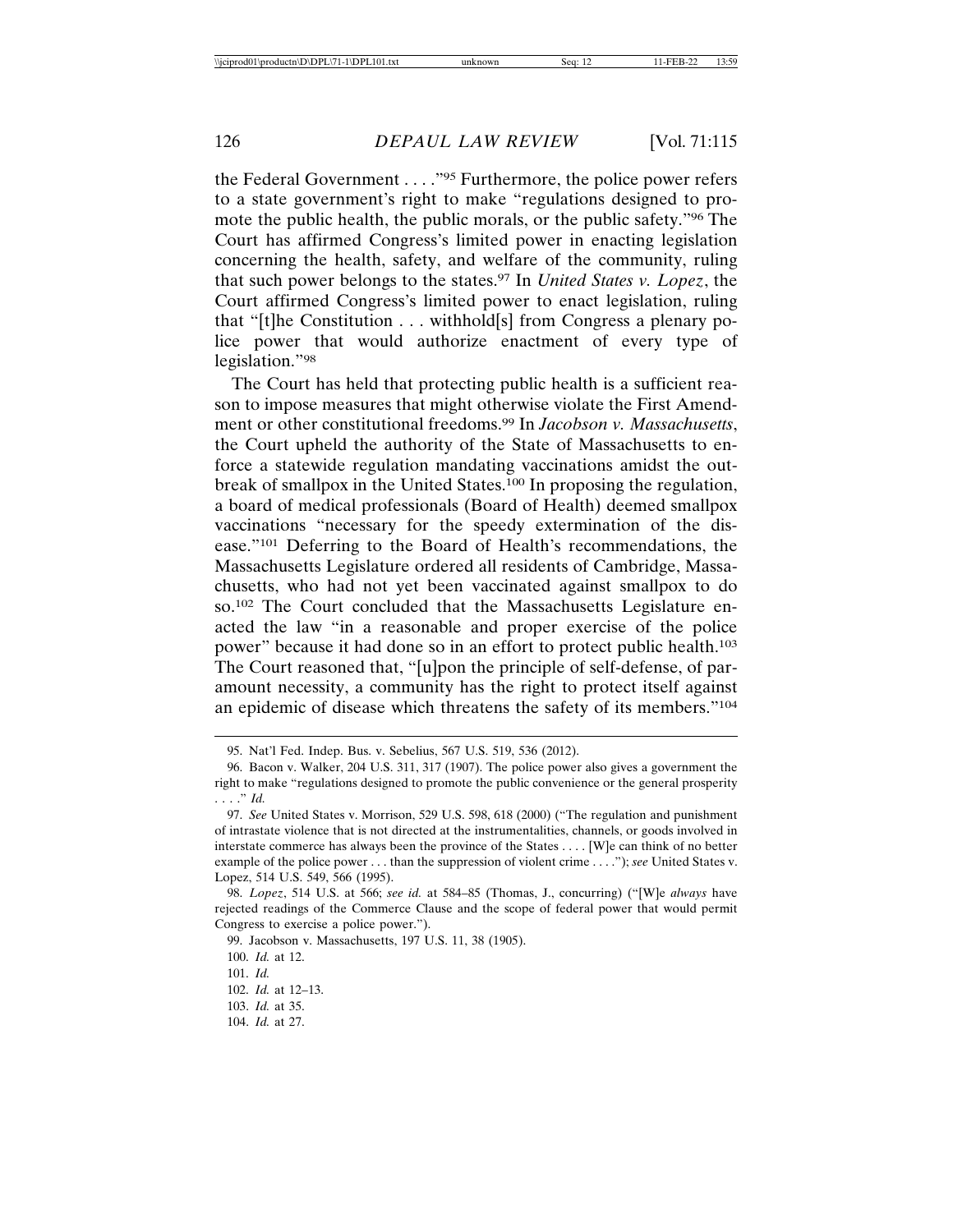The Court also held that the mandatory vaccinations were neither arbitrary nor oppressive so long as they do not "go so far beyond what was reasonably required for the safety of the public."<sup>105</sup>

With smallpox being "prevalent and increasing" in Cambridge, Massachusetts, the Court found that the state law in question was "necessary in order to protect the public health and secure the public safety."<sup>106</sup> The Court noted that, for certain individuals "in a particular condition of . . . health," the requirement of vaccination would be "cruel and inhuman[e]," in which case, courts would be empowered to interfere in order to "prevent wrong and oppression."107

Furthermore, the *Jacobson* Court held that it was appropriate for the legislature to refer the question of what ought to be done in a public health emergency to a board of health professionals, reasoning that such a board is fit to resolve issues concerning public health.108 The Court advised that it is not the duty of a court to determine the most effective method of protecting the public against disease, as such a function is reserved for the legislature in light of all available information.109 As the Court found, the Massachusetts Legislature acted "upon the theory which recognized vaccination as at least an effective, if not the best known, way in which to meet and suppress . . . a smallpox epidemic that imperiled an entire population."110

In reviewing laws concerning the general welfare of the people, the *Jacobson* Court indicated that it may only opine on the constitutionality of the law if the law is unrelated to protecting the health, morals, and safety of the public, or if it indubitably violates fundamental rights.111 As the Court provided:

If there is any such power in the judiciary to review legislative action in respect of a matter affecting the general welfare, it can only be when that which the legislature has done comes within the rule that, if a statute purporting to have been enacted to protect the public health, the public morals, or the public safety, has no real or substantial relation to those objects, or is, beyond all question, a plain, palpable invasion of rights secured by the fundamental law, it is the duty of the courts to so adjudge, and thereby give effect to the Constitution.<sup>112</sup>

110. *Id.* at 30–31.

112. *Id.*

<sup>105.</sup> Jacobson v. Massachusetts, 197 U.S. 11, 27–28 (1905).

<sup>106.</sup> *Id.* at 28.

<sup>107.</sup> *Id.* at 38–39.

<sup>108.</sup> *Id.* at 27.

<sup>109.</sup> *Id.* at 30.

<sup>111.</sup> *See* Jacobson v. Massachusetts, 197 U.S. 11, 30–31 (1905).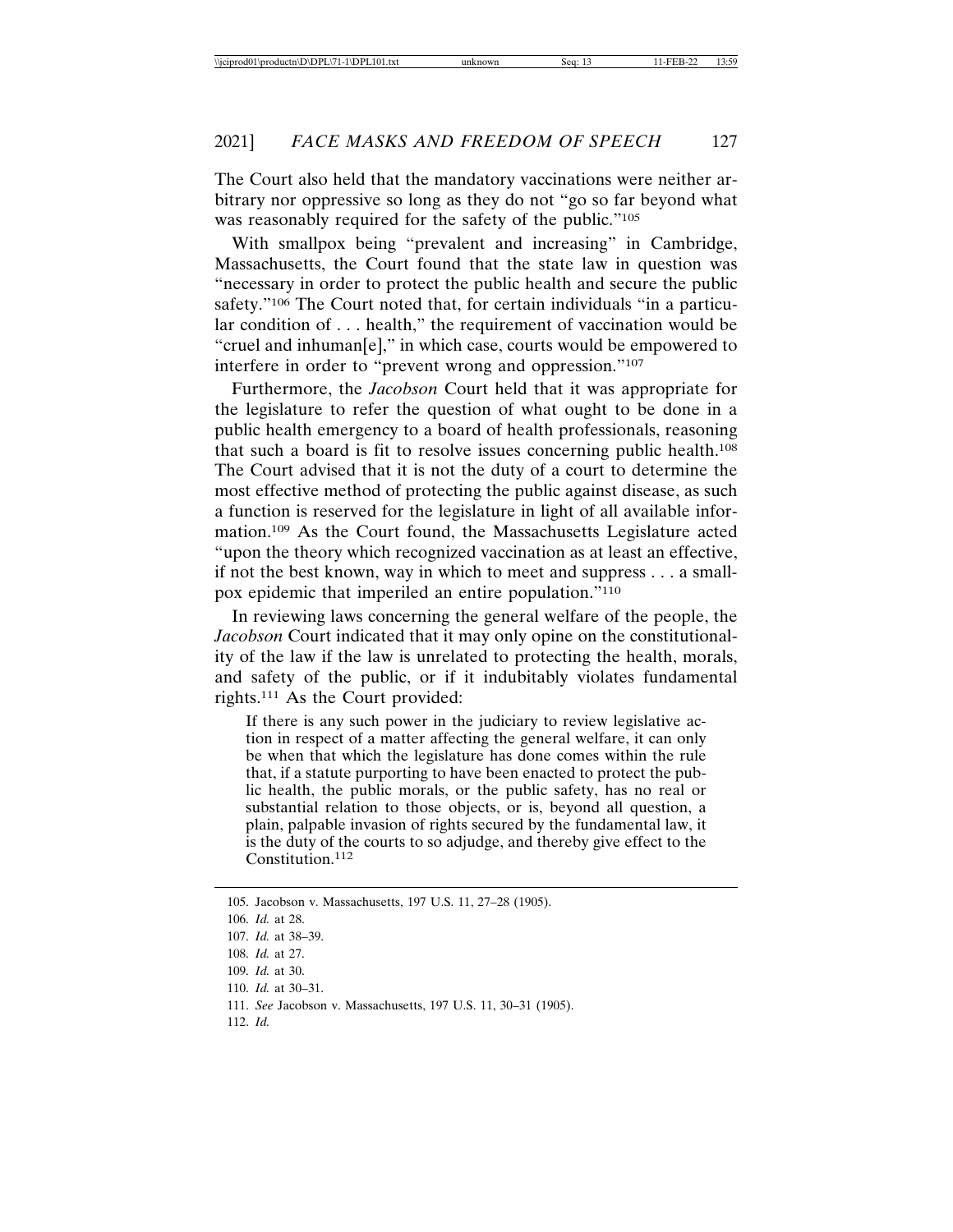In this sense, the Court limits the role in which the judiciary may review legislation concerning the general welfare of the public.113

Tantamount to the *Jacobson* decision is the idea that individual liberty is not absolute.114 The Court held that, in preserving the safety of the general public from "great dangers," the rights of individuals may be limited by "reasonable regulations[ ] as the safety of the general public may demand."115 The Court further held that "[r]eal liberty for all could not exist under the operation of a principle which recognizes the right of each individual person to use his own [liberty], whether in respect of his person or his property, regardless of the injury that may be done to others."116

The Court has reaffirmed the potential limitations that the police power has on individual freedoms.117 In *South Bay United Pentecostal Church v. Newsom*, the Governor of California issued an executive order that aimed to limit the spread of COVID-19 by placing temporary restrictions on public gatherings, specifically, attendance at places of worship.118 At the time the executive order was issued, there was no cure, treatment, or vaccine available.119 The petitioners applied for injunctive relief to the Court; the Court denied the application.120 Concurring in the denial of application for injunctive relief, Chief Justice Roberts stated:

[The] Constitution principally entrusts "[t]he safety and the health of the people" to the politically accountable officials of the States "to guard and protect." When those officials "undertake to act in areas fraught with medical and scientific uncertainties," their latitude "must be especially broad." Where those broad limits are not exceeded, they should not be subject to second-guessing by an "unelected federal judiciary," which lacks the background, competence, and expertise to assess public health and is not accountable to the people. $12\overline{1}$ 

In sum, *Jacobson* provides a framework as to how courts ought to construe health regulations enacted in response to the COVID-19 pandemic and other public health crises.122 A court may decide on the

122. Jacobson v. Massachusetts, 197 U.S. 11, 38 (1905) ("While this court should guard with firmness every right appertaining to life, liberty, or property as secured to the individual by the

<sup>113.</sup> *See id.* at 30-31.

<sup>114.</sup> *Id.* at 11.

<sup>115.</sup> *Id.* at 29.

<sup>116.</sup> *Id.* at 26.

<sup>117.</sup> South Bay United Pentecostal Church v. Newsom, 140 S. Ct. 1613, 1613–14 (2021) (Roberts, J., concurring).

<sup>118.</sup> *Id.* at 1613.

<sup>119.</sup> *Id.*

<sup>120.</sup> *Id.*

<sup>121.</sup> *Id*. at 1613–14 (citations omitted).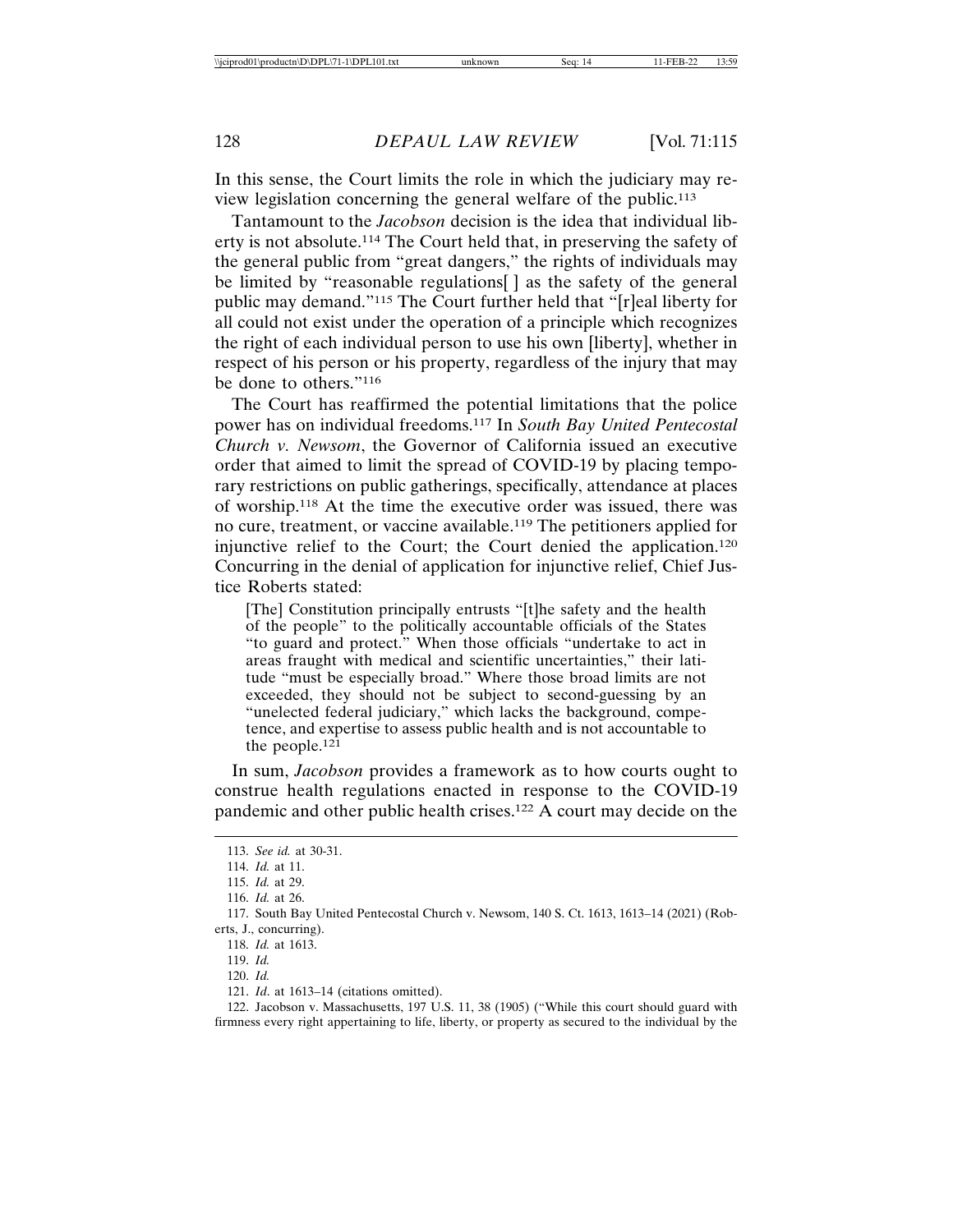constitutionality of a law purporting to protect public health only if it is unrelated to that governmental interest or if the law clearly violates rights afforded by the Constitution.123 Given this limited scope of judicial review, *Jacobson* instructs the judiciary to afford wide latitude to the judgment of health experts and state legislatures,124 so long as the measures taken by state legislatures are a "reasonable and proper exercise of the police power."125

#### III. ANALYSIS

#### *A. Face Mask Mandates and Freedom of Speech*

The First Amendment of the U.S. Constitution provides that "Congress shall make no law . . . abridging . . . freedom of speech . . . ."126 Generally, this means "that the government may not jail, fine, or impose civil liability" on a person based on what she says or what she writes, except under certain circumstances.<sup>127</sup> As discussed in the previous Part, the "Supreme Court has long considered political and ideological speech to be at the core of the First Amendment," and such speech includes political matters.128 This speech can be written, spoken, or, in the case of wearing a face mask, a symbolic act.129 A government regulation that implicates political or ideological speech is generally reviewed by courts under strict scrutiny, "whereby the government must show that the law is narrowly tailored to achieve a compelling government interest."130 Should a court find that wearing a

124. *Id.* at 35 ("While we do not decide, and cannot decide, that vaccination is a preventive of smallpox, we take judicial notice of the fact that this is the common belief of the people of the state, and, with this fact as a foundation, we hold that the statute in question is a health law, enacted in a reasonable and proper exercise of the police power.").

125. *Id.*

130. *Id.*

supreme law of the land, it is of the last importance that it should not invade the domain of local authority except when it is plainly necessary to do so in order to enforce that law. The safety and the health of the people of Massachusetts are, in the first instance, for that [State] to guard and protect.").

<sup>123.</sup> *See id.* at 30–31.

<sup>126.</sup> U.S. Const. amend. I. The First Amendment is known to protect five basic freedoms: speech, religion, press, assembly, and the right to petition the government. *7 Things You Need to Know About the First Amendment*, THE FREE SPEECH CENTER AT MIDDLE TENNESSEE STATE UNIVERSITY, https://www.mtsu.edu/first-amendment/page/things-you-need (last visited Nov. 1, 2021).

<sup>127.</sup> U.S. Const. amend. I; Geoffrey R. Stone & Eugene Volokh, *Freedom of Speech and the Press*, NATIONAL CONSTITUTION CENTER, https://constitutioncenter.org/interactive-constitution/ interpretation/amendment-i/interps/266 (last visited Nov. 1, 2021). The Illinois Constitution treats freedom of speech in a similar manner, providing that "[a]ll persons may speak, write and publish freely, being responsible for the abuse of that liberty." Ill. Const. art. I. § 4.

<sup>128.</sup> Killion, *supra* note 50.

<sup>129.</sup> *Id.*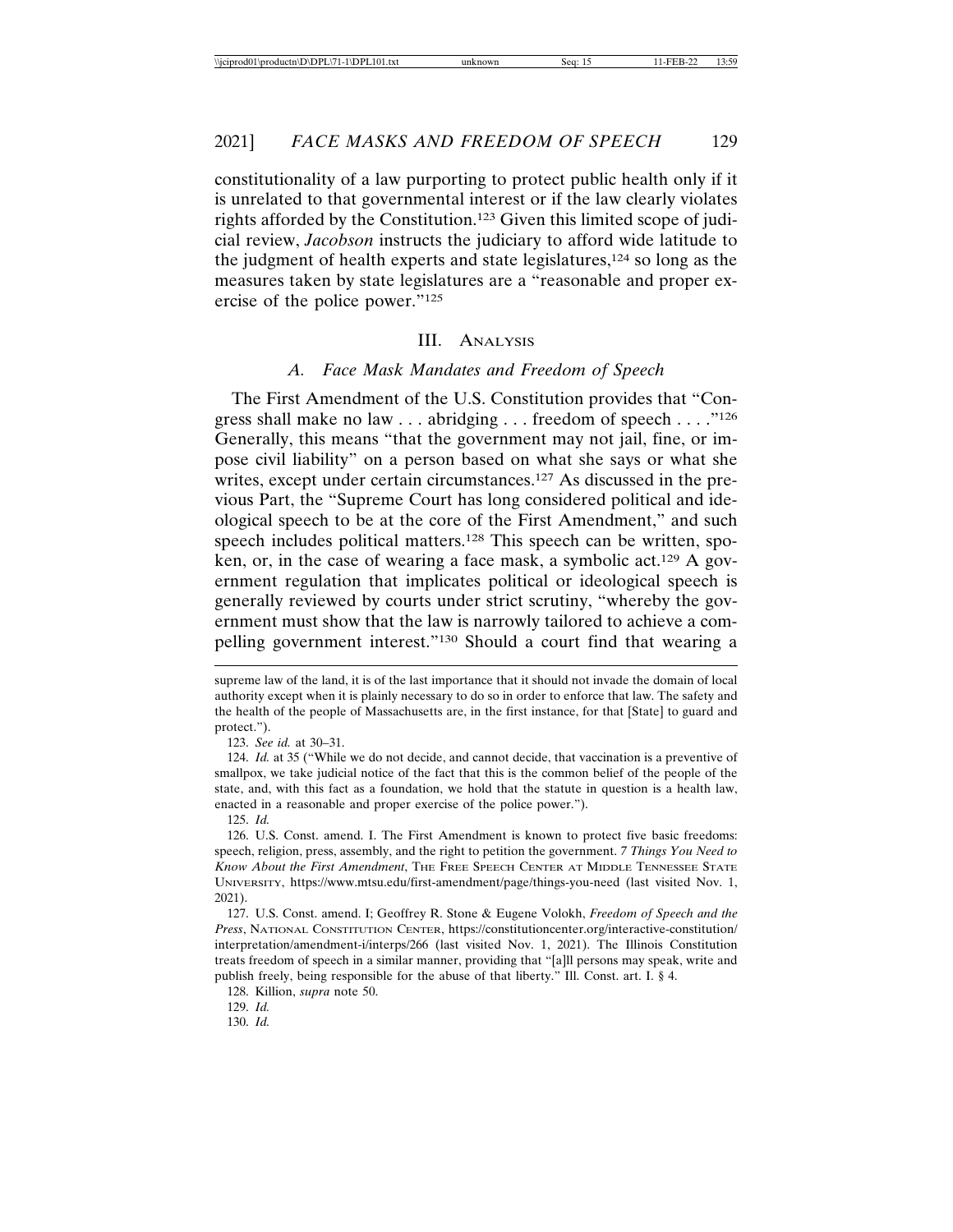face mask limits freedom of speech, that court will likely determine that a government mandate requiring the use of face masks is constitutional so long as such a mandate is imposed to achieve a compelling government interest, such as protecting public health.

A face mask is commonly perceived as a piece of cloth with stretchable bands attached at both ends that is used to cover an individual's mouth and nose to protect those around that mask-wearing individual from contact with germs. Prior to the COVID-19 pandemic, face masks were not commonly perceived to contain any expressive value. For example, upon seeing a doctor or other healthcare provider wearing a face mask, a patient is not led to question the political message attached to that face mask, nor is the patient led to question the political beliefs and ideologies of the doctor or healthcare provider.

Although a face mask is not inherently expressive, it has developed an expressive status, becoming a partisan issue amidst the COVID-19 pandemic.131 Political leaders from different parties have expressed their views on face masks in response to the pandemic, contributing to the divisive effect that such devices have had on the American people.132 "Democratic leaders have been more vocal about the importance of face masks," and "many Democratic governors have made it mandatory to wear masks in public."133 In particular, then-presidential candidate Joe Biden, a Democrat, expressed that, if elected, he would "do everything possible to make it required that people have to wear masks in public."134 On the other hand, Republican leaders, such as former President Donald Trump, have been hesitant to mandate the use of face masks and have even mocked Democratic officials for wearing face masks in public.<sup>135</sup> These contrasting accounts demonstrate that wearing a face mask has become a partisan issue. Indeed, studies indicate that Democrats overwhelmingly comply with face mask requirements, while many Republicans disobey and contest them.136

<sup>131.</sup> Lauren Aratani, *How Did Face Masks Become a Political Issue in America?*, THE GUARDIAN (June 29, 2020), https://www.theguardian.com/world/2020/jun/29/face-masks-us-politics-coronavirus.

<sup>132.</sup> *Id.*

<sup>133.</sup> *Id.*

<sup>134.</sup> *Id.*

<sup>135.</sup> *Id.*

<sup>136.</sup> Dominic-Madori Davis & Nick Lichtenberg, *'I really don't care, do U?': How the Act of Refusing to Wear a Mask Became the New Symbol of American Fear*, BUSINESS INSIDER (Aug. 16, 2020, 10:20 AM), https://www.businessinsider.com/not-wearing-mask-becomes-strongholdfor-class-losing-power-analysis-2020-8.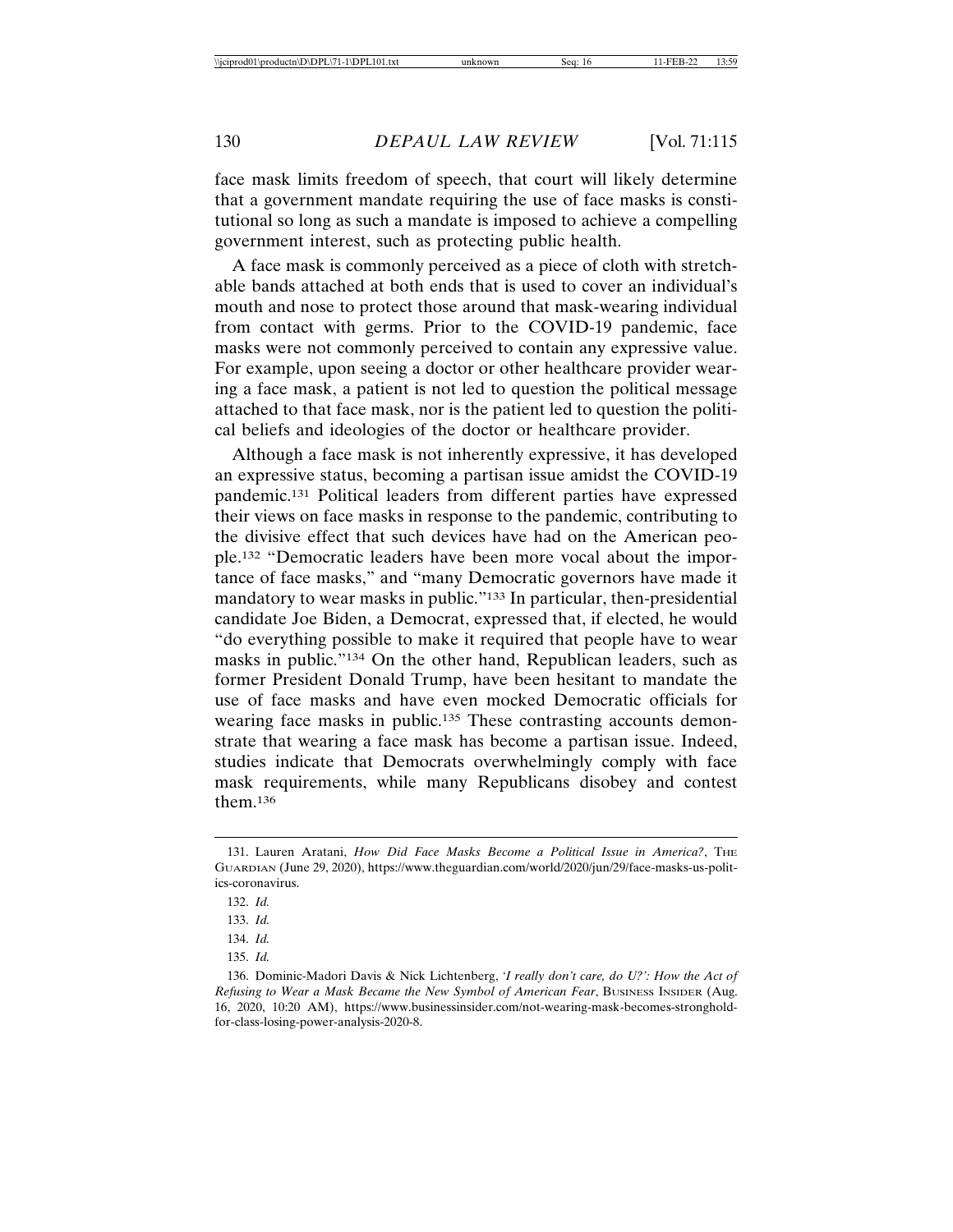In light of the ongoing COVID-19 pandemic, "the mask has become a symbol of defiance and freedom for those who refuse to wear it."137 "For those who wear the mask, it's a symbol of respect and [social] responsibility."138 Not only that, but also, upon the sight of an individual with or without a face mask on, others are quick to assume the political affiliations of that individual and their beliefs.139 Albeit a piece of cloth with stretchable bands attached at the ends, the face mask has become a divisive symbol to the American people.140

Although the face mask has become a symbol of American partisanship arising out of the pandemic, a face mask does not inherently express a political view. In order for conduct to be subject to First Amendment protection, there must be "[a]n intent to convey a particularized message," and that message must likely be understood by those who witness such conduct.141 The nature of the conduct in question, combined with the factual context and environment in which it occurred, determines whether an individual engages in a form of protected speech.142

As previously discussed, the *Johnson* Court held that burning a flag during a presidential renomination was "expressive[ ] [and] overtly political" such that the conduct was "sufficiently imbued with elements of communication" to trigger the First Amendment.<sup>143</sup> The underlying message of the defendant's flag burning in *Johnson*, which was to express disdain for a presidential nominee, is not comparable to the underlying message of wearing a face mask, if any. In the context of the COVID-19 pandemic, wearing a face mask is "part of a comprehensive strategy of measures to suppress the transmission" of COVID-19.144 Though face masks have become a symbol of sociopolitical identity, $145$  the nature of wearing a face mask is neither inher-

141. Texas v. Johnson, 491 U.S. 397, 404 (1989) (quoting Spence v. Washington, 418 U.S. 405, 410–11 (1974)).

142. *See Spence*, 418 U.S. at 409–10.

143. *Johnson*, 491 U.S. at 406 (quoting *Spence*, 418 U.S. at 409).

144. *Coronavirus Disease (COVID-19) Advice for the Public: When and How to Use Masks*, WORLD HEALTH ORGANIZATION, https://www.who.int/emergencies/diseases/novel-coronavirus-2019/advice-for-public/when-and-how-to-use-masks (last updated Dec. 1, 2020).

145. *See* Powdthavee et al., *supra* note 139.

<sup>137.</sup> *Id.*

<sup>138.</sup> *Id.*

<sup>139.</sup> *See* Nattavudh Powdthavee et al., *When Face Masks Signal Social Identity: Explaining the Deep Face-mask Divide During the COVID-19 Pandemic*, PLOS ONE (June 10, 2021), https:// journals.plos.org/plosone/article?id=10.1371/journal.pone.0253195 (experiment results indicating "people may have evolved over time to assign face mask usage as a minimal condition required for favouring in-group members and discriminating against out-group members").

<sup>140.</sup> *Id.*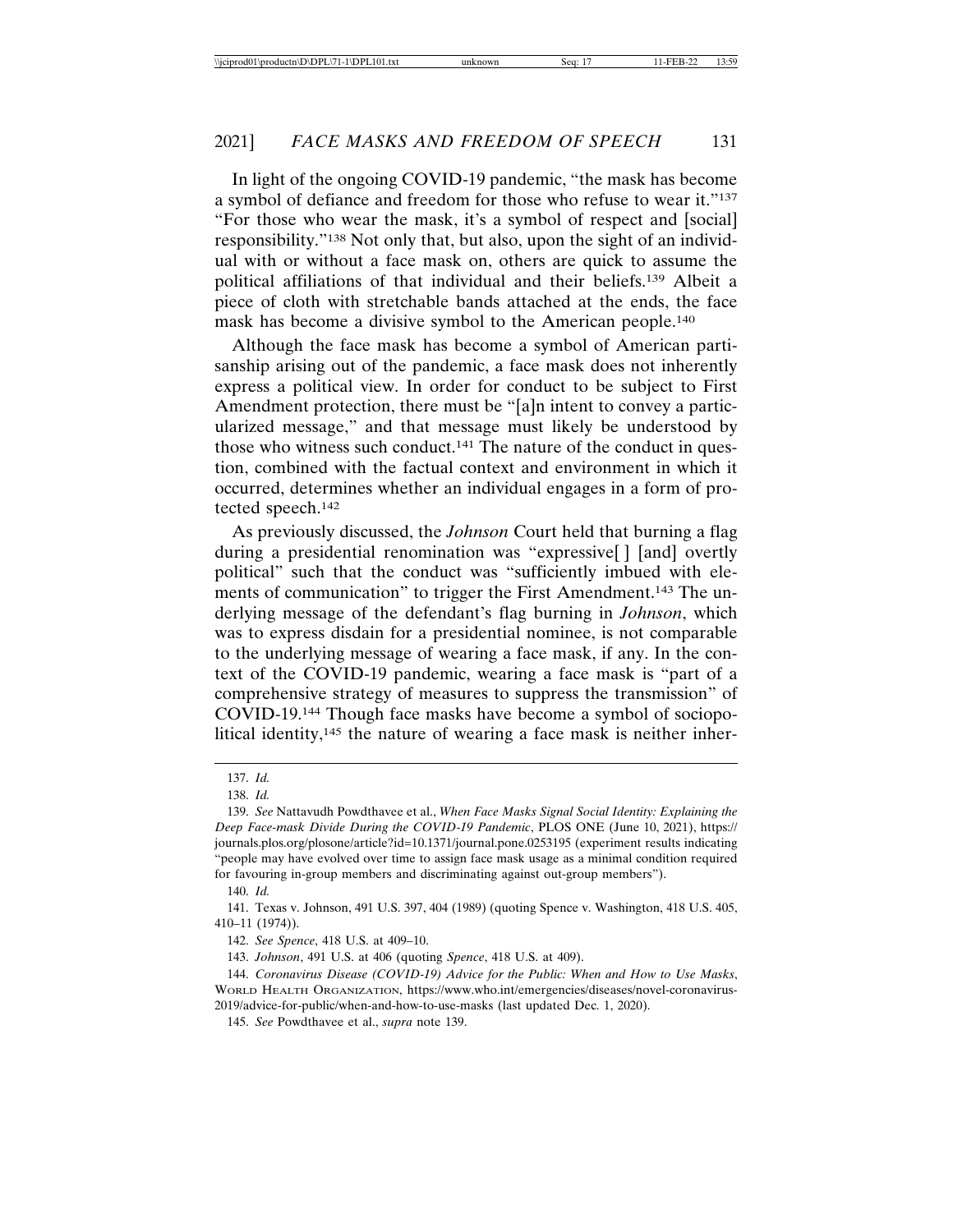ently "expressive" nor "overtly political."146 To establish that the conduct of wearing a face mask is symbolic speech within purview of the First Amendment, a plaintiff must prove that the message being conveyed within such conduct is "intentional and overwhelmingly apparent."147 Such a plaintiff would fail, as neither political affiliation nor political doctrines are inherently or immediately obvious in the wearing of a face mask. Rather, wearing a face mask is simply a measure to preserve public health by protecting people from contracting infectious diseases.

Furthermore, government officials require people to wear face masks in public to help slow the spread of COVID-19, not to further some existing political belief or ideology of the government.148 To put it simply, a face mask requirement regulates conduct, not speech. At most, a law requiring individuals to wear face masks in public limits where and how an individual may speak.<sup>149</sup> An individual is nonetheless able to express her beliefs while wearing a face mask. A face mask does not impede that individual from expression. For example, an individual is free to protest a face mask mandate while wearing a face mask or while not wearing one.150 Therefore, wearing a face mask does not limit an individual from exercising her freedom of speech.151

As previously discussed in the Part above, the U.S. government may not compel individuals to express certain ideologies.152 The government does not compel individuals to spread certain political ideologies by requiring them to wear face masks. Rather, the government is enforcing a health initiative that overlooks the political ideologies of people and that prioritizes, overall, the health and safety of all people. In other words, the face mask requirement was designed to achieve

<sup>146.</sup> *See Johnson*, 491 U.S. at 406.

<sup>147.</sup> *Id.*

<sup>148.</sup> *See* Ill. Exec. Order No. 2020–32 (Apr. 30, 2020), https://www2.illinois.gov/Pages/Executive-Orders/ExecutiveOrder2020-32.aspx; *see, e.g.*, 10 N.Y. Comp. Codes R. & Regs. tit. 10, § 66–3.1 (2021) ("Any person who is over age two and able to medically tolerate a face-covering shall be required to cover their nose and mouth with a mask or face-covering when in a public place and unable to maintain, or when not maintaining, social distance . . . .").

<sup>149.</sup> Finn, *supra* note 92.

<sup>150.</sup> *See, e.g.*, *How to Protest Safely During the Coronavirus (COVID-19) Pandemic*, UW MEDICINE, https://www.uwmedicine.org/coronavirus/protesting-safely (last visited Oct. 23, 2021) (recommending protestors to wear face masks that fully cover nose and mouth when protesting).

<sup>151.</sup> Wearing a face mask does not limit an individual from exercising the other First Amendment freedoms. For example, an individual, while wearing a face mask, may protest Governor Pritzker's Executive Order; may practice whatever religion she chooses; may publish; may assemble; and may petition the government. Although wearing a face mask may be somewhat uncomfortable or get in the way of one's oral speech, it nonetheless does not restrict a person from successfully exercising her First Amendment freedoms.

<sup>152.</sup> Hudson, *supra* note 77.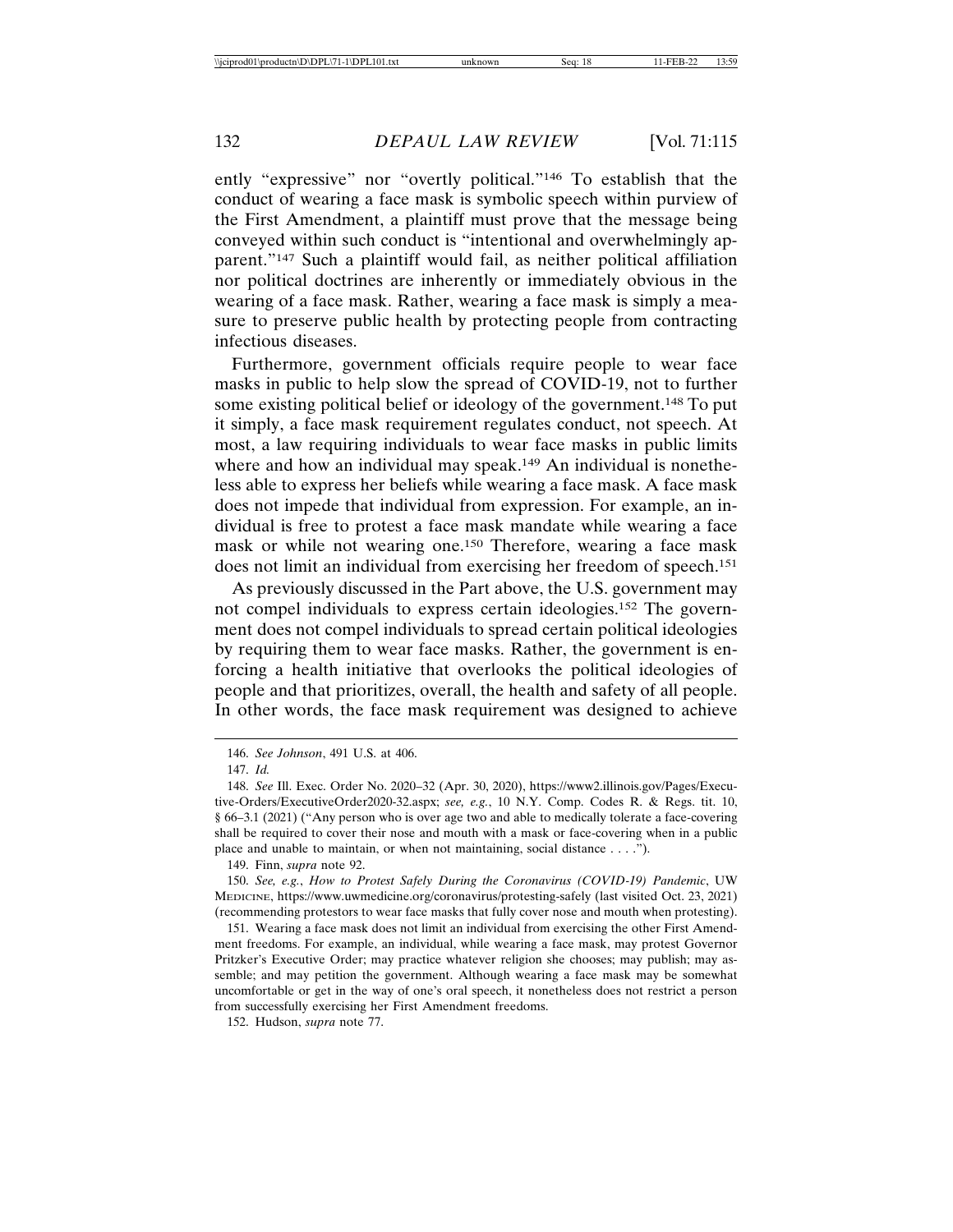the governmental objective of protecting the public from the dangers and uncertainties associated with COVID-19. In the case of Governor Pritzker's Executive Order, the Executive Order was issued to prevent the spread of COVID-19. The recital provisions of the Executive Order lack any indication that Governor Pritzker issued the Executive Order to promote any personal political ideologies belonging to him or any other government official in Illinois.153

Assuming that the Executive Order restricted or otherwise affected an individual's right to freedom of speech, the Executive Order is justified as it meets all four elements of the *O'Brien* test.154 First, the Executive Order was within the constitutional power of the Illinois government. Because face masks are not mentioned in the U.S. Constitution, the power to mandate face masks is delegated to the states by the Tenth Amendment.155 Second, the Executive Order furthers an important or substantial governmental interest. As explained in the recital of the Executive Order, "protecting the health and safety of Illinoisans is among the most important functions of State government."156 Third, the governmental interest is unrelated to the suppression of free expression. The State of Illinois's governmental interest concerns the health and safety of the people of Illinois. Nowhere in the Executive Order does Governor Pritzker suggest an intent to suppress free expression or speech. The Executive Order was created to preserve the health of the State. Fourth, and finally, the incidental limitations caused by the Executive Order, if any, on alleged First Amendment freedom of speech, are no greater than essential to further the government's interest in protecting the health of the public. As discussed above, wearing a face mask does not limit an individual from expressing her beliefs.157 Therefore, under the *O'Brien* test, Governor Pritzker's Executive Order is constitutional.

While the act of wearing a face mask does not fall under the type of speech that is protected by the First Amendment, it is important to note that it does not qualify as unprotected speech either.<sup>158</sup> In general, speech is restricted based on its content, and such "communicative content speech" is presumptively unconstitutional and subject to

<sup>153.</sup> *See generally* Ill. Exec. Order No. 2020–32 (Apr. 30, 2020), https://www2.illinois.gov/ Pages/Executive-Orders/ExecutiveOrder2020-32.aspx.

<sup>154.</sup> United States v. O'Brien, 391 U.S. 367, 377 (1968); s*ee supra* Part II.D.2.

<sup>155.</sup> U.S. Const. amend. X. ("The powers not delegated to the United States by the Constitution, nor prohibited by it to the States, are reserved to the States respectively, or to the people.").

<sup>156.</sup> Ill. Exec. Order No. 2020–32.

<sup>157.</sup> *See supra* Part III.A.

<sup>158.</sup> *See* Killion, *supra* note 50.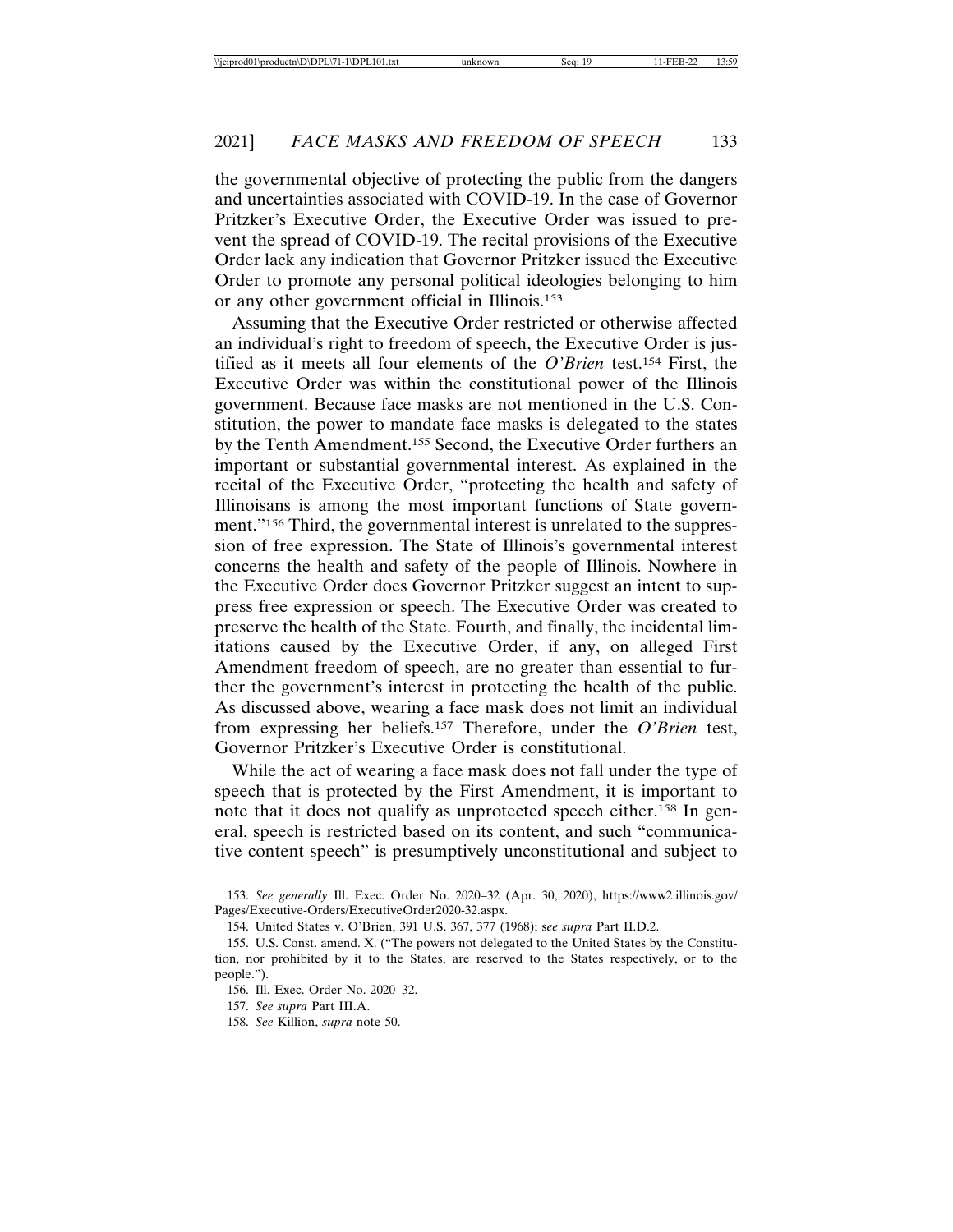strict scrutiny.159 The government may regulate certain categories of speech because of their content.160 However, the conduct of wearing a face mask does not fall within any such categories. That is, wearing a face mask is not obscene;<sup>161</sup> is not defamatory;<sup>162</sup> is not a fraudulent statement;<sup>163</sup> is not directed to or likely to incite or produce imminent lawless action;164 is not "likely to provoke the average person to retaliation, and thereby cause a breach of the peace";165 is not a "means to communicate a serious expression of an intent to commit an act of unlawful violence";<sup>166</sup> is not integral to criminal conduct;<sup>167</sup> and is not child pornography.168

## *B. Face Mask Mandates and the Police Power*

As stated above, face masks and mandates thereof are not mentioned in the U.S. Constitution. Therefore, the states are free to enact legislation concerning face mask requirements under the Tenth Amendment by means of their police power.<sup>169</sup> Again, police power

162. *See* N.Y. Times Co. v. Sullivan, 376 U.S. 254, 279–280 (1964) (Damages may be recovered for a defamatory statement only if the statement was made with the "knowledge that it was false or with reckless disregard of whether it was false or not").

163. *See* United States v. Alvarez, 567 U.S. 709, 718–19 (2012) ("[S]ome false statements are inevitable if there is to be an open and vigorous expression of views in public and private conversation.").

164. *See* Brandenburg v. Ohio, 395 U.S. 444, 447–48 (1969).

165. *See* Chaplinsky v. New Hampshire, 315 U.S. 568, 574 (1942); *see also* Snyder v. Phelps, 562 U.S. 443, 458 (2011) ("[S]peech cannot be restricted simply because it is upsetting or arouses contempt").

166. *See* Virginia v. Black, 538 U.S. 343, 359 (2003).

167. *See* Giboney v. Empire Storage & Ice Co., 336 U.S. 490, 498 (1949) (The First Amendment does not protect speech that is "used as an integral part of conduct" in committing a crime).

168. *See* New York v. Ferber, 458 U.S. 747, 764 (1982) (Prohibition on child pornography is "limited to works that visually depict sexual conduct by children below a specified age" and the "category of 'sexual conduct' proscribed must also be suitably limited and described") (emphasis omitted).

169. U.S. Const. amend. X ("The powers not delegated to the United States by the Constitution, nor prohibited by it to the States, are reserved to the States respectively, or to the people.").

<sup>159.</sup> *Id.* (citing Reed v. Town of Gilbert, 576 U.S. 155, 163–64 (2015)).

<sup>160.</sup> *Id.* ("The Court generally identifies these categories [of unprotected speech] as obscenity, defamation, fraud, incitement, fighting words, true threats, speech integral to criminal conduct, and child pornography.").

<sup>161.</sup> *See* Miller v. California, 413 U.S. 15, 23–24 (1973) ("[W]e now confine the permissible scope of [statutes designed to regulate obscene materials] to works which depict or describe sexual conduct. That conduct must be specifically defined by the applicable state law, as written or authoritatively construed. A state offense must also be limited to works which, taken as a whole, appeal to the prurient interest in sex, which portray sexual conduct in a patently offensive way, and which, taken as a whole, do not have serious literary, artistic, political, or scientific value.").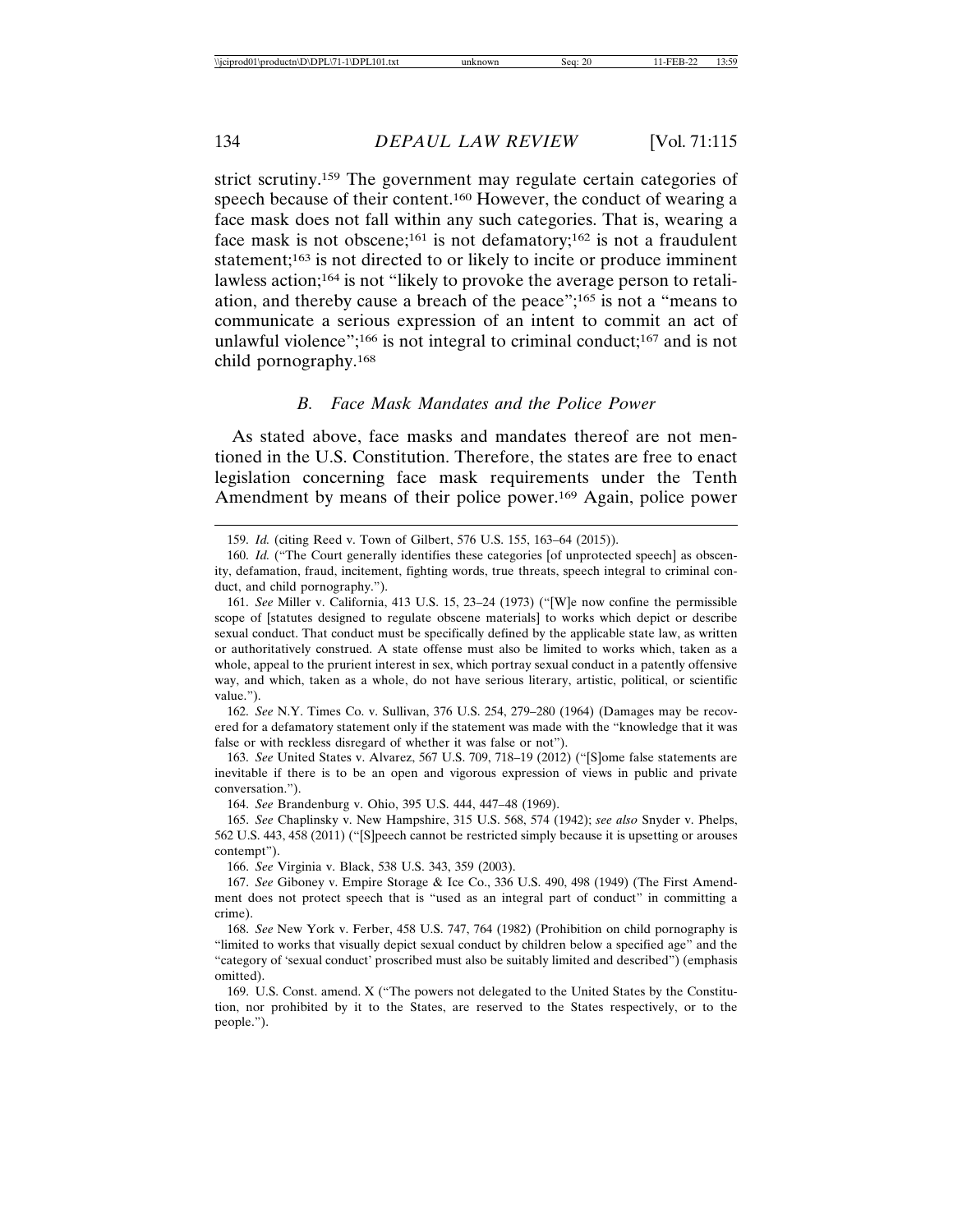includes the power of the states, but not the federal government, to establish and enforce laws to protect the welfare, safety, and health of the public.170 Accordingly, Governor Pritzker is able to issue face mask mandates through the police power.171 Furthermore, Governor Pritzker may issue face mask mandates because he is doing so based on a compelling governmental interest, namely, to protect the health and safety of Illinois residents.172 "The Supreme Court has long held that protecting public health is a sufficient reason to institute measures that might otherwise violate the First Amendment or other provisions in the Bill of Rights."173

The Court's opinion in *Jacobson* provides guidance on the constitutionality of Governor Pritzker's Executive Order with respect to its face mask requirement.174 In *Jacobson*, the Court considered whether a state may require its citizens to receive smallpox vaccinations in light of a public health crisis.175 *Jacobson* provides that the liberty afforded by the Constitution to every person within its jurisdiction does not give them absolute freedom at all times and circumstances.176 Rather, "[t]here are manifold restraints to which every person is necessarily subject for the common good."177 The *Jacobson* Court held that, "[u]pon the principle of self-defense, of paramount necessity, a community has the right to protect itself against an epidemic of disease which threatens the safety of its members."<sup>178</sup> The Constitution entrusts "[t]he safety and the health of the people" to the politically accountable officials of the states "to guard and protect" the people.179 Furthermore, the *Jacobson* Court held that when those officials "act in areas fraught with medical and scientific uncertainties," their latitude "must be especially broad."180 Finally, "where those broad limits are not exceeded, they should not be subject to second-guessing by an 'unelected federal judiciary,' which lacks the background, compe-

- 174. *See Jacobson*, 197 U.S. at 35.
- 175. *Id.* at 11.

<sup>170.</sup> *See supra* Part II.E.

<sup>171.</sup> *See* Jacobson v. Massachusetts, 197 U.S. 11, 35 (1905) (Vaccination mandate imposed during epidemic is a "reasonable and proper exercise of police power").

<sup>172.</sup> *See* Ill. Exec. Order No. 2020–32 (Apr. 30, 2020), https://www2.illinois.gov/Pages/Executive-Orders/ExecutiveOrder2020-32.aspx.

<sup>173.</sup> Finn, *supra* note 92.

<sup>176.</sup> *Id.*

<sup>177.</sup> *Id.* at 26.

<sup>178.</sup> *Id.* at 27.

<sup>179.</sup> *Id.* at 38.

<sup>180.</sup> Marshall v. United States, 414 U.S. 417, 427 (1974).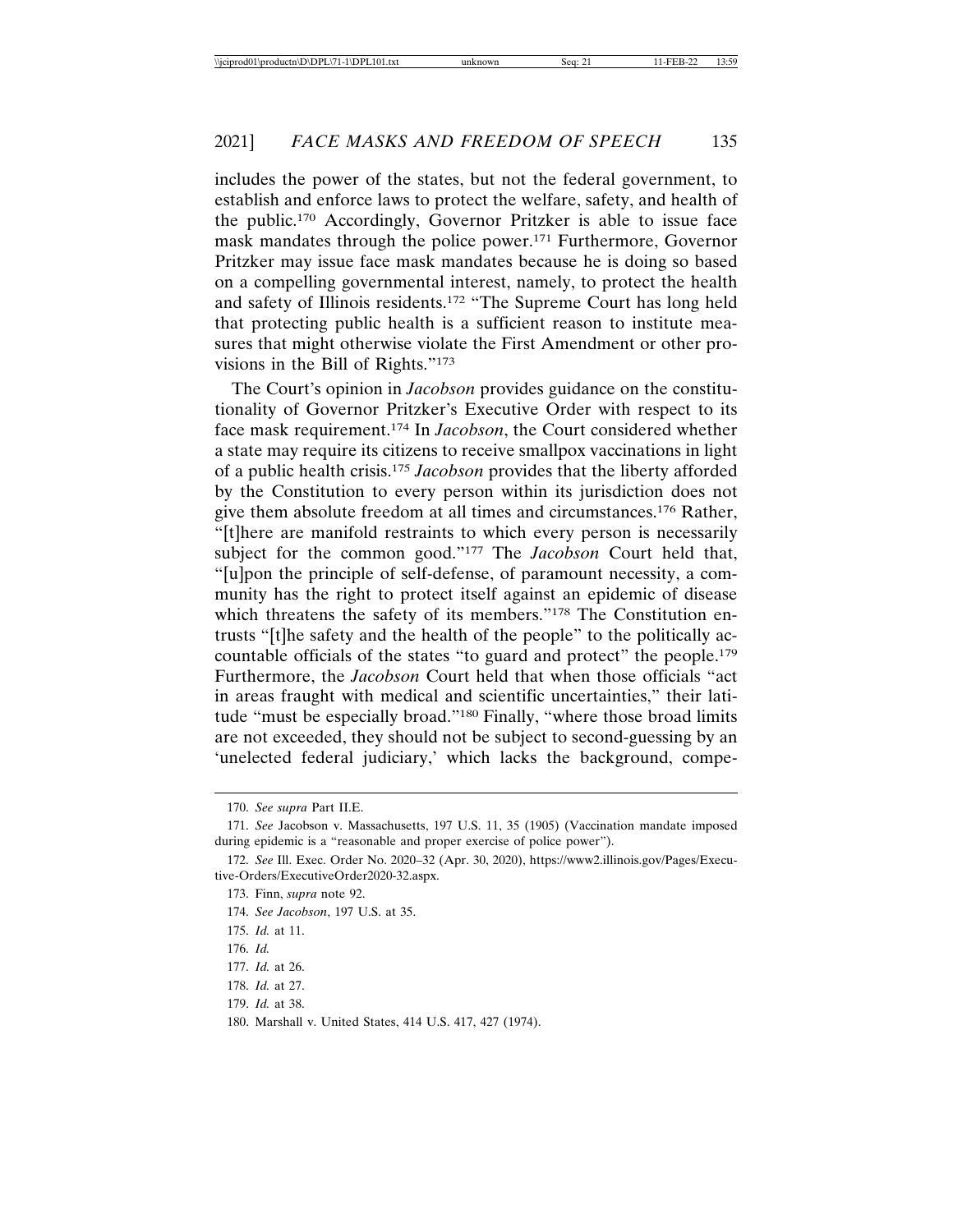tence, and expertise to assess public health and is not accountable to the people."181

As the Court's opinion in *Jacobson* instructs, the government may rely on the guidance of health professionals during a public health crisis.182 Governor Pritzker similarly relied on such guidance upon issuing the Executive Order. Specifically, the Executive Order acknowledges the CDC recommendation of wearing face masks in public settings where social distancing measures are difficult to maintain.<sup>183</sup> Accordingly, the Executive Order requires "any individual who is over age two and able to medically tolerate face-coverings (a mask or cloth face-covering) . . . to cover their nose and mouth with a facecovering when in a public place and unable to maintain a six-foot social distance."184

Under *Jacobson*, statewide orders requiring individuals to wear face masks in public settings are constitutional under the Tenth Amendment's state police powers.185 Such orders have been issued in response to a public health crisis—namely, the COVID-19 pandemic and fulfill the governmental interest in protecting the health and safety of the public.186 Wearing a face mask not only protects the wearer, but also those around the wearer from droplets and other bodily fluids that may contain COVID-19.187 Furthermore, Governor Pritzker properly exercised the police power of the State of Illinois in enacting the Executive Order. Applying the Court's holding in *Jacobson* to the Executive Order evidences the fact that it is within constitutional limits. That is, there was a compelling state interest, as the Executive Order was aimed at protecting the health and safety of Illinois residents, which is one of the most important functions of state government.188 Additionally, the Executive Order was issued in response to a national emergency. In March of 2020, the WHO charac-

<sup>181.</sup> Daniel R. Karon & Giliann E. Karon, *To Mask or Not to Mask? It's Not a Constitutional Question*, THE CLS BLUE SKY BLOG (Oct. 29, 2020), https://clsbluesky.law.columbia.edu/2020/ 10/29/to-mask-or-not-to-mask-its-not-a-constitutional-question/.

<sup>182.</sup> Jacobson v. Massachusetts, 197 U.S. 11, 27 (1905).

<sup>183.</sup> Ill. Exec. Order No. 2020–32 (Apr. 30, 2020), https://www2.illinois.gov/Pages/Executive-Orders/ExecutiveOrder2020-32.aspx.

<sup>184.</sup> *Id.*

<sup>185.</sup> *See Jacobson*, 197 U.S. at 35 ("[T]he statute in question is a health law, enacted in a reasonable and proper exercise of the police power.").

<sup>186.</sup> *See, e.g*., Ill. Exec. Order No. 2020–32 ("[F]or the preservation of public health and safety throughout the entire State of Illinois, and to ensure that our healthcare delivery system is capable of serving those who are sick, I find it necessary to take measures consistent with public health guidance to slow and stop the spread of COVID-19 . . . .").

<sup>187.</sup> *How COVID-19 Spreads*, *supra* note 4.

<sup>188.</sup> Ill. Exec. Order No. 2020–32.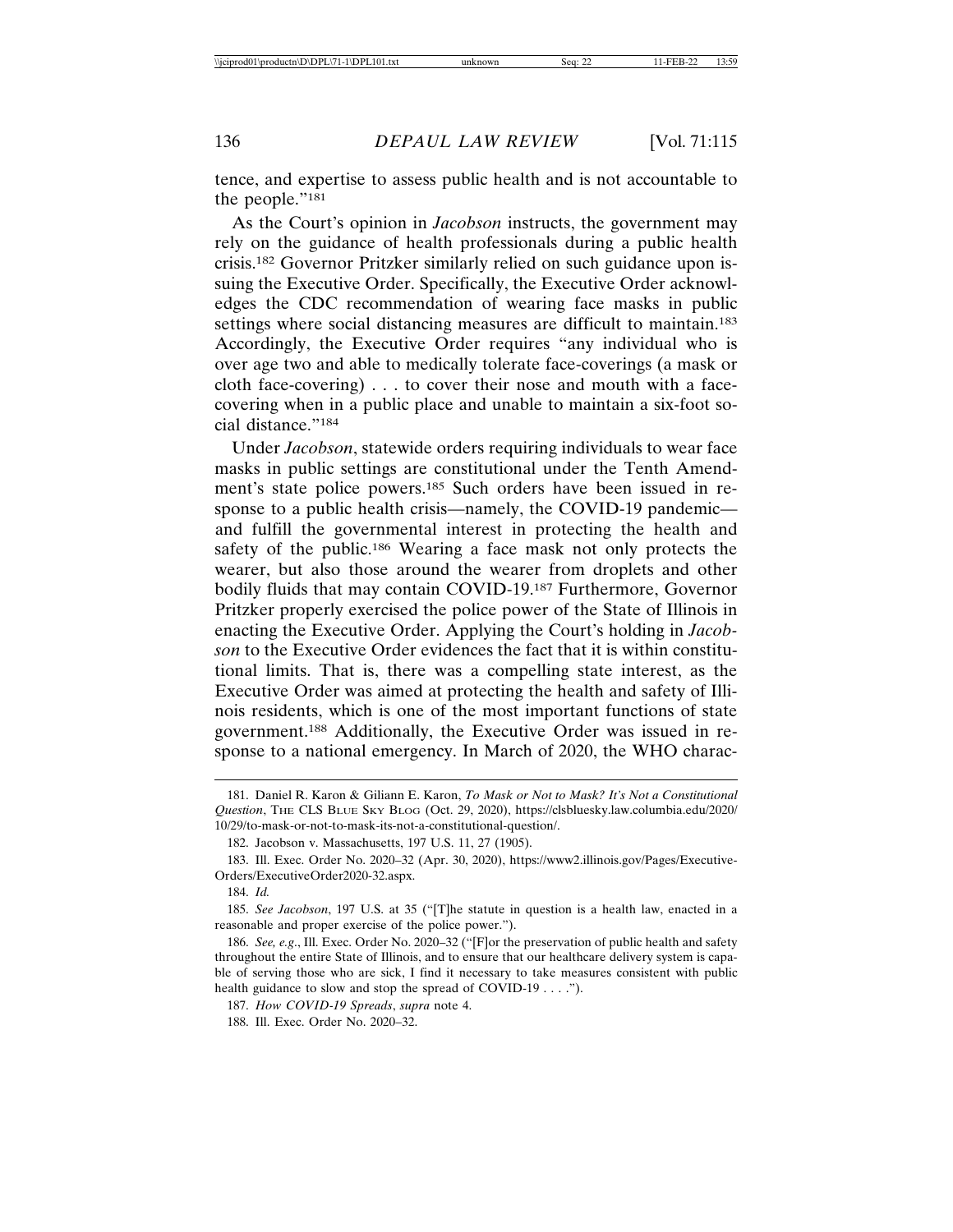terized the COVID-19 outbreak as a pandemic.189 By the end of the following month, the WHO reported over 3 million confirmed cases of COVID-19 and over 200,000 deaths caused by the disease globally.190 Upon issuing the Executive Order, no vaccine or treatment was available to fight COVID-19 and its spread,191 and the WHO warned that there was "no evidence that people who have recovered from COVID-19 and have antibodies are protected from a second infection."192 In addition, the WHO indicated that COVID-19 would continue to spread rapidly, $193$  calling on governments to take significant steps to help prevent the spread.194

Concerning the freedoms of the people in times of national emergency, the *Jacobson* Court stated that "the liberty secured by the Constitution of the United States to every person within its jurisdiction does not import an absolute right in each person to be, at all times and in all circumstances, wholly freed from restraint."195 Therefore, in times of national emergency, the government may restrict freedoms if doing so is conducive to protecting the health and safety of the nation and its people. Hence, Governor Pritzker was constitutionally permitted to issue the Executive Order. Even if the face mask requirement of the Executive Order violates an individual's freedom of speech, the Executive Order excuses such a violation, as it was to prevent the

191. The Executive Order was issued on April 30, 2020. Ill. Exec. Order No. 2020–32. The U.S. Food and Drug Administration agreed to an emergency use authorization for the first COVID-19 vaccines (namely, the Pfizer, BioNTech vaccine) on December 11, 2020. *A Timeline of COVID-19 Developments in 2020*, AMERICAN JOURNAL OF MANAGED CARE, https:// www.ajmc.com/view/a-timeline-of-covid19-developments-in-2020 (last updated Jan. 1, 2021). *See also Covid-19: First Vaccine Given in US as Roll-out Begins*, BBC (Dec. 14, 2020), https:// www.bbc.com/news/world-us-canada-55305720.

192. *"Immunity passports" in the Context of COVID-19*, WORLD HEALTH ORGANIZATION (Apr. 24, 2020), https://www.who.int/news-room/commentaries/detail/immunity-passports-in-thecontext-of-covid-19.

193. *WHO Director-General's Opening Remarks at the Media Briefing on COVID-19*, WORLD HEALTH ORGANIZATION (Apr. 13, 2020), https://www.who.int/director-general/speeches/detail/ who-director-general-s-opening-remarks-at-the-media-briefing-on-covid-19--13-april-2020 ("[W]hile COVID-19 accelerates very fast, it decelerates much more slowly.").

194. *ICC-WHO Joint Statement: An Unprecedented Private Sector Call to Action to Tackle COVID-19*, WORLD HEALTH ORGANIZATION (Mar. 16, 2020), https://www.who.int/news/item/ 16-03-2020-icc-who-joint-statement-an-unprecedented-private-sector-call-to-action-to-tacklecovid-19 ("Governments should commit to making available all necessary resources to combat COVID-19 with the minimum of delay and to ensure that cross-border medical and other essential goods supply chains are able to function effectively and efficiently.").

195. Jacobson v. Massachusetts, 197 U.S. 11, 22 (1905).

<sup>189.</sup> *See WHO Director-General's Opening Remarks*, *supra* note 1.

<sup>190.</sup> *Coronavirus Disease 2019 (COVID-19) Situation Report – 101*, WORLD HEALTH ORGAN-IZATION (Apr. 30, 2020), https://www.who.int/docs/default-source/coronaviruse/situation-reports/ 20200430-sitrep-101-covid-19.pdf?sfvrsn=2ba4e093\_2.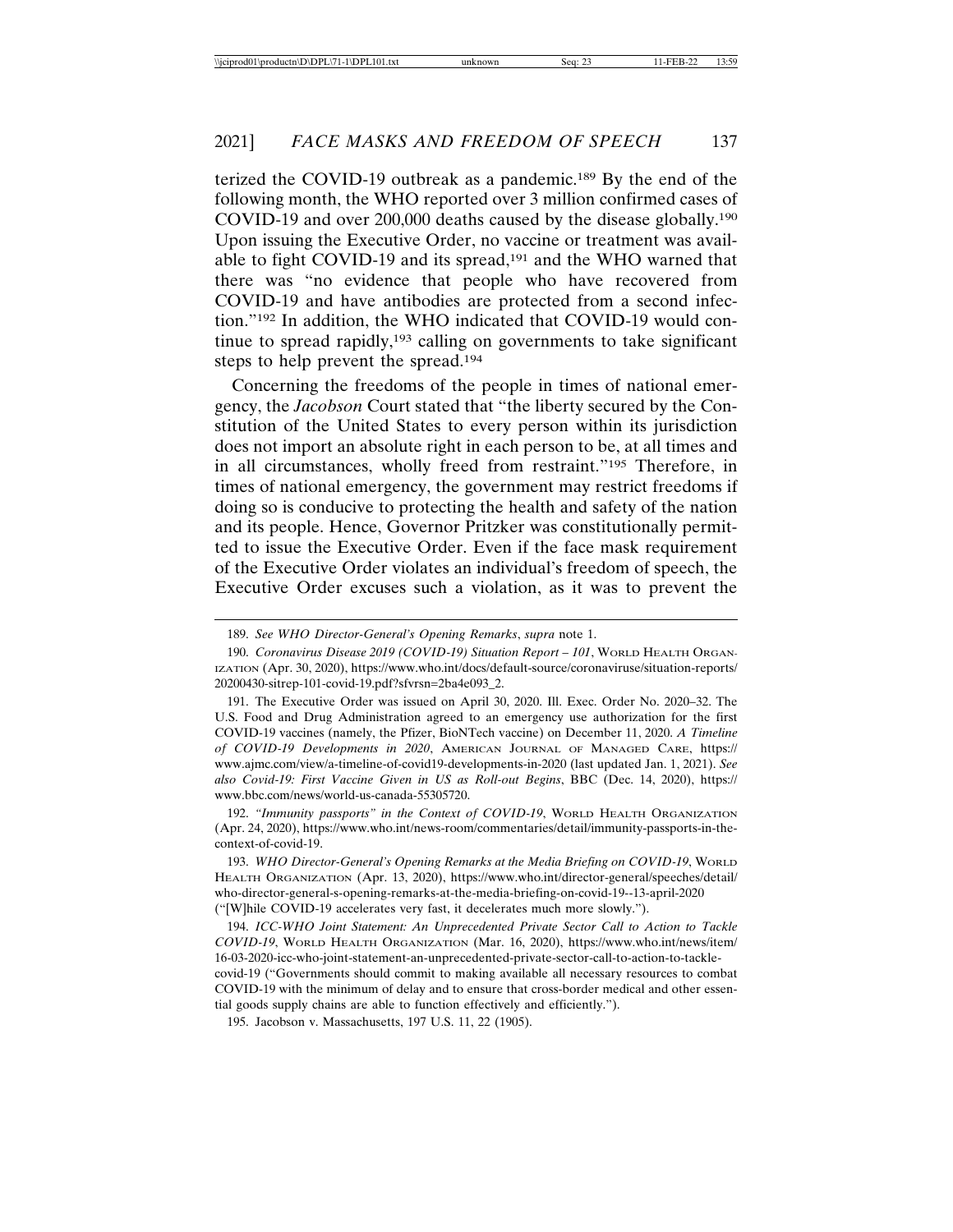spread of COVID-19 throughout the State of Illinois and to protect residents of the State.

#### IV. IMPACT

Should the Executive Order be viewed as not having any restrictions on an individual's freedom of expression, then the Illinois government can take further measures in implementing the use of face masks in public settings where social distancing is difficult to maintain, so long as such measures are within constitutional bounds. For example, Illinois legislatures can enact laws that fine individuals who refuse to cooperate with businesses that require a face mask upon entering their facilities,196 as well as fine businesses for not requiring patrons to wear face masks on business premises.197 By adding a criminal component to the face mask requirement, Illinois can encourage its residents and visitors to wear face masks in order to prevent the spread of COVID-19, as well as to deter them from acting in retaliation to such a requirement. Ultimately, such measures would help to increase the speed at which the State returns to normalcy.

If a court determines that the principles of *Jacobson* apply to the face mask requirement of the Executive Order, then the court would be able to uphold the initiatives of the Illinois government in protecting the health and safety of Illinois residents. Such a decision would provide the State with a guideline as to how to respond in future national health crises. Again, *Jacobson* is a reminder that, in national health crises, government officials ought to turn to medical professionals for guidance.<sup>198</sup>

Although state governments, by means of their police power, may freely take proactive steps in fighting the spread of COVID-19 within their own respective states, a state-by-state approach is not well-suited for public health emergencies.199 As was the case with COVID-19, diseases may spread to adjoining states.200 The use of face masks dem-

<sup>196.</sup> *See, e.g.*, Mary Hansen, *Springfield To Fine Individuals for Not Wearing Masks in Store*s, NPR ILLINOIS (Nov. 4, 2020, 11:32 PM), https://www.nprillinois.org/springfield/2020-11-04/ springfield-to-fine-individuals-for-not-wearing-masks-in-stores.

<sup>197.</sup> *See, e.g.*, Dave McKinney & Tony Arnold, *Illinois Businesses Now Face Fines for Failing to Require Masks*, NPR (Aug. 12, 2020), https://www.npr.org/local/309/2020/08/12/901628853/illinois-businesses-now-face-fines-for-failing-to-require-masks.

<sup>198.</sup> *See Jacobson*, 197 U.S. at 30 ("It is no part of the function of a court or a jury to determine which one of two modes was likely to be the most effective for the protection of the public against disease. That was for the legislative department to determine in the light of all the information it had or could obtain."); *see supra* Part II.E.

<sup>199.</sup> Lawrence O. Gostin et al., *Universal Masking in the United States: The Role of Mandates, Health Education, and the CDC*, 324 J. AM. MED. ASS'N. 823, 837 (2020). 200. *Id.*